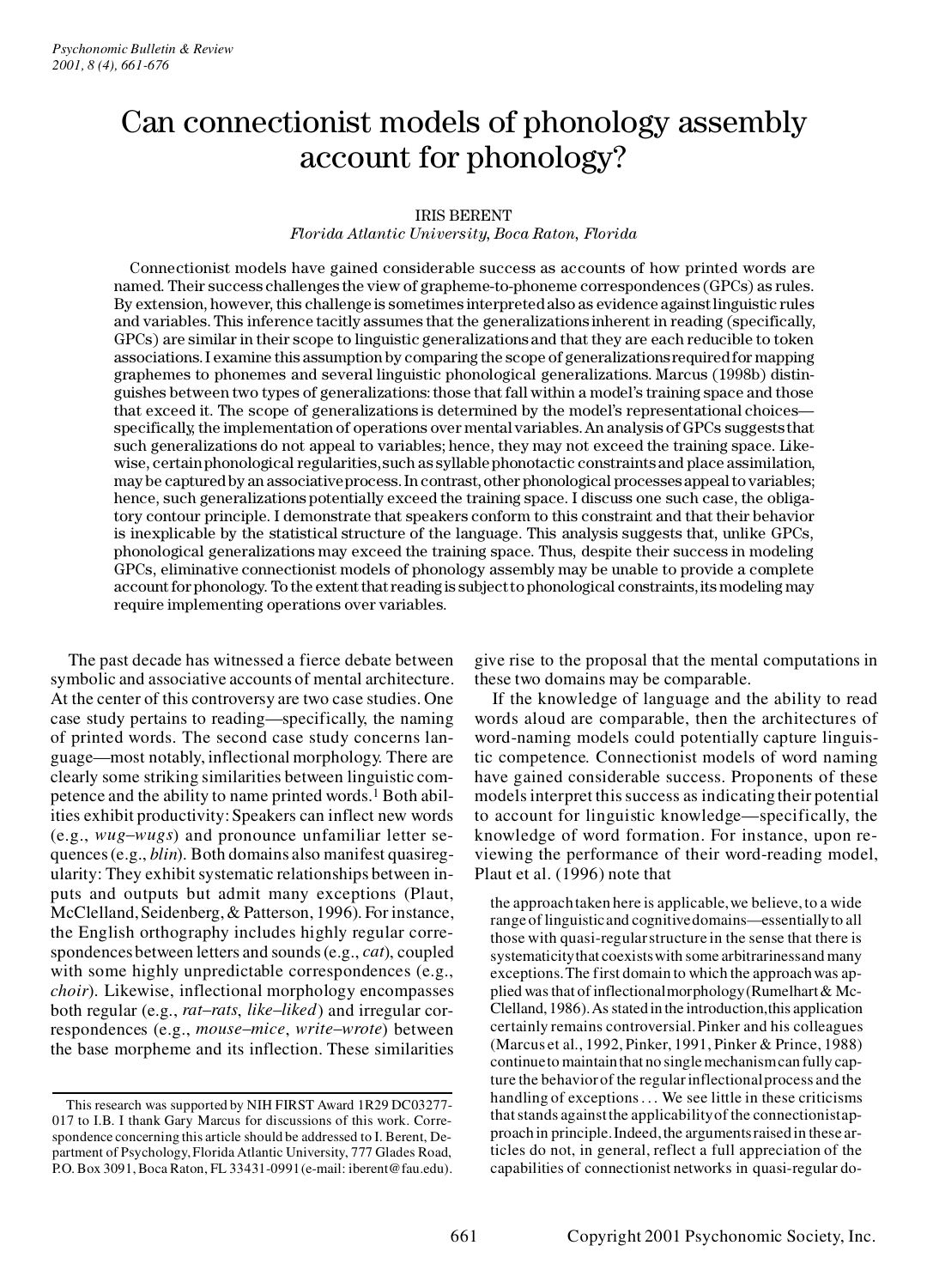mains. For example, Pinker (1991) did not acknowledge that connectionist models of both reading aloud (as shown here and in S & M89) and of inflectionalmorphology (Daugherty & Seidenberg, 1992) show the very frequency  $\times$  regularity interaction that he takes as the key indicators of the operation of a (frequency insensitive) rule system and a (frequency sensitive) lexical lookup mechanism. (pp. 106–107)

Does the success of word-reading models indicate the potential of their architectures to account for language? This paper examines this question. Because most connectionist models of reading aloud have not been tested in the domain of language, $2$  it is difficult to evaluate the  $\alpha$ performance of specific models across domains. Rather than comparing computational models, this paper fo cuses primarily on the scope of generalizations exhibited by humans in the two areas. If connectionist models of reading aloud are to account for linguistic competence, then the scope of generalizations in these domains must be comparable. To determine whether generalizations are comparable, I draw heavily on the work of Gary Marcus. Marcus (1998a, 1998b, 2001) defines the scope of generalizations and formally demonstrates that their learnability depends on a model's representational scheme. I begin the discussion by examining the representational characteristics of connectionist models of reading aloud and symbolic representations. I next analyze the scope of generalizations exhibited in the mapping of graphemes to phonemes and compare them with the scope of some linguistic generalizations. To facilitate the comparison, I focus on an aspect of linguistic competence that is tightly linked to the mapping of graphemes to phonemes namely, phonology, the sound structure of language. If connectionist models of reading aloud are a viable account of linguistic competence, they should be expected to capture phonological generalizations.

## **Representational Commitments: The Role of Variables**

The wide interest in the performance of connectionist models is due to their novel account of mental representations, an account that often departs in crucial ways from symbolic theories of cognition. An important distinction between symbolic representations and the representations used in many connectionist models concerns mental variables (Marcus, 1998a, 1998b, 2001; Pinker & Prince, 1988). Variables are abstract placeholders. For instance, one could use the variable *verb stem* as a placeholder for instances such as *like*, *run*, *establish*, or *participate*. According to symbolic accounts of cognition, mental representations encode variables (Fodor & Pylyshyn, 1988; Pinker & Prince, 1988). Mental processes operate over variables, rather than the instances they encode. For example, the past tense rule combines the variables *verb stem* and *past tense suffix*. Consequently, it can apply across the board to any instance of a *verb stem* (e.g., *blix*), regardless of its sound, meaning, or resemblance to familiar regular verbs (Pinker,

1999). The application of symbolic operations to variables thus allows treating all instances alike and ignoring their idiosyncrasies (Marcus, 1998b, 2001).

A prominent group of connectionist models, however, eliminates operations over variables (e.g., Elman, 1993; Elman et al., 1996; Hare & Elman, 1995; Plaut et al., 1996; Rueckl, Mikolinski, Raveh, Miner, & Mars, 1997; Rumelhart & McClelland, 1986; Seidenberg, 1987, 1997; Seidenberg & McClelland, 1989a). The cognitive hypothesis tacit in these models offers a radical alternative to the symbolic account. Variables, on this view, are merely a partial, coarse description of human behavior. This description is demonstrably incorrect. Because (on the connectionist view) variables play no role in cognition, a closer scrutiny is bound to reveal some fundamental discrepancies between the predictions of the symbolic account and human behavior. For instance, in referring to their interactive activation model of word perception, Rumelhart and Mc-Clelland note that

it is not correct to say that the model exactly mimicked the behavior we would expect to emerge from a system which makes use of explicit orthographicrules. However, neither do human subjects . . . . Thus, human perceptual perfor mance seems, in this case at least, to be characterized only approximately by rules. (1986, p. 218)

In the absence of variables, cognition is constrained primarily by the properties of specific instances and their statistical distribution. Following Marcus, Brinkmann, Clahsen, Wiese, and Pinker (1995), I refer to the hypothesis that mental representations lack operations over variables as the *pattern associator hypothesis*. Conversely, the view of the mind as representing variables and operating over variables is the *symbolic hypothesis*. Before discussing the viability of these approaches as accounts of word reading and linguistic knowledge, it is important to clear up some side issues that could obscure the contrast between these two hypotheses.

1. *Pattern associators versus connectionism*. It has become commonplace to contrast the symbolic hypothesis with connectionism. Connectionism, however, is not inherently incompatible with the representation of variables (Marcus, 2001). Connectionism is a formalism that may be used in a wide range of models. Some of these models embody operations over variables (e.g., Hummel & Holyoak, 1997; Shastri, 1999; Smolensky, 1995, 1999); others eliminate them (e.g., Elman, 1993; Hare & Elman, 1995; Plaut et al., 1996; Plunkett & Marchman, 1993; Rueckl et al., 1997; Rumelhart & McClelland, 1986; Seidenberg & McClelland, 1989a). Connectionist models that implement operations over variables are perfectly compatible with the symbolic hypothesis. The following discussion specifically examines the subset of connectionist models that eliminates them. Following Pinker and Prince (1988), I refer to this approach as *eliminative connectionism*.

2. *Pattern associators versus feedforward networks*. The term *pattern associators* is often used to refer specifi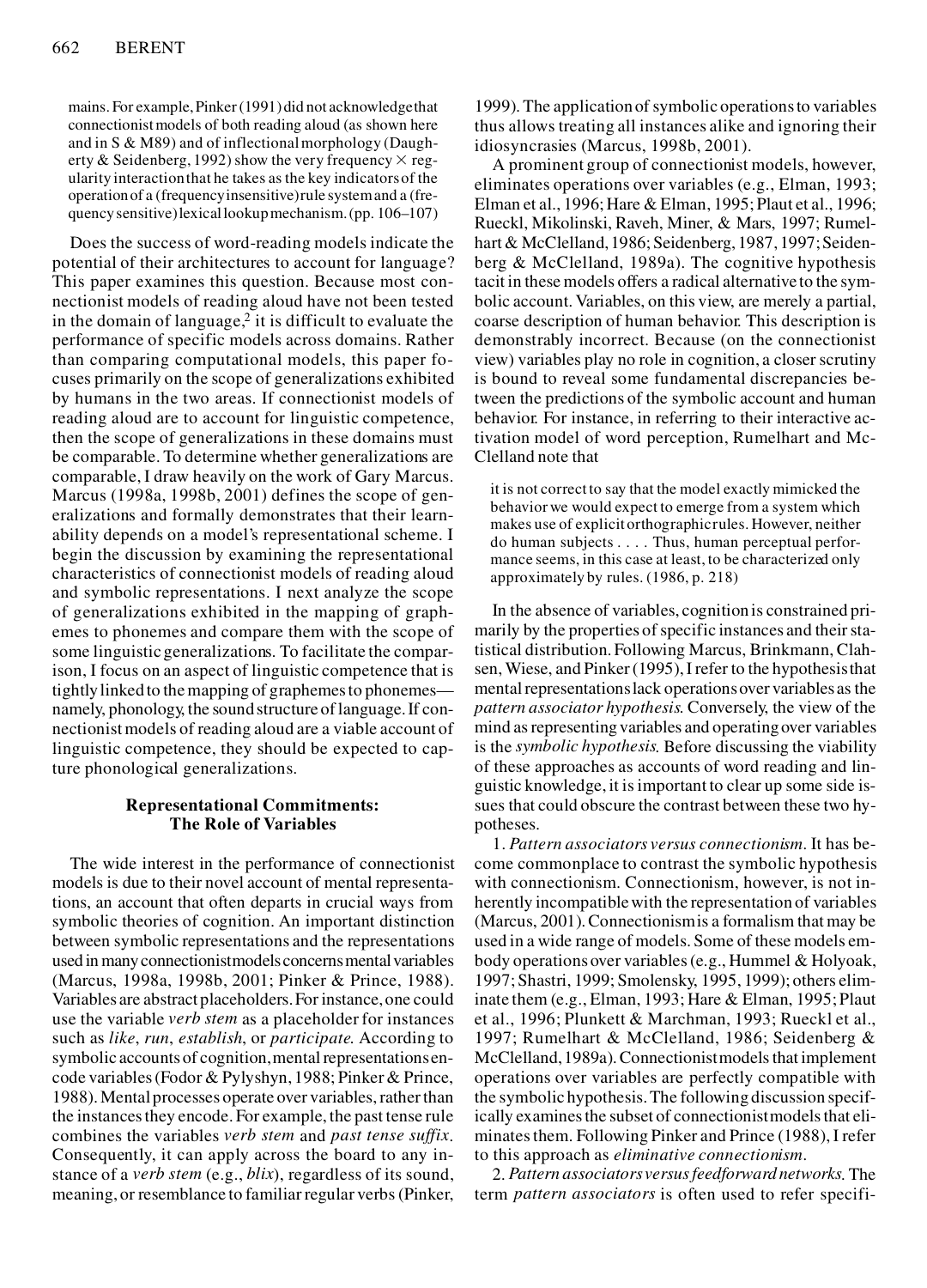cally to feedforward networks. In contrast, the following discussion uses this term to refer to any model that embodies the pattern associator hypothesis (i.e., a model that eliminates operations on variables); it does not imply any particular connectionist architecture.

3. *Variables versus rules*. Just as the pattern associator hypothesis must be distinguished from connectionism, the symbolic hypothesis should not be equated with rules. The symbolic hypothesis postulates the representation of variables and the implementation of operations over variables. Variables, however, may be incorporated within either rules or constraints<sup>3</sup> (see also Marcus, 2001). Rules and constraints may further be either inviolable or violable. The representation of variables is thus fully compatible with the view of mental processes as governed by violable constraints. In fact, recent linguistic theories account for linguistic competence as a ranked set of innate, violable constraints appealing to mental variables (Prince & Smolensky, 1993, 1997; Smolensky, 1999; Tesar & Smolensky, 2000; for a review, see Archangeli & Langendoen, 1997).

4. *Variables versus specific linguistic accounts*. The symbolic hypothesis is moot not only with respect to the format of linguistic knowledge (i.e., rules vs. constraints), but also with regard to its specific contents and source. For instance, consider phonology. Some linguistic theories account for phonological structure by appealing to discrete, atemporal mental abstractions (e.g., Chomsky & Halle, 1968), whereas others concern temporal articulatory gestures (Browman & Goldstein, 1989; Fowler, 1993; Gafos, 1999). Each of these approaches, however, may or may not appeal to variables. The symbolic hypothesis is not inherently linked to any particular view regarding the contents of linguistic knowledge. The following discussion examines accounts of language only with regard to their assumptions concerning the representation of variables. A more specific assessment (i.e., the discrimination between various symbolic accounts) falls beyond the scope of this investigation.

**An outline.** The pattern associator and symbolic hypotheses hold opposing views on the role of variables in mental representations. These representational commitments have direct implications for the scope of generalizations exhibited by a model. Marcus (1998b, 2001) outlines a distinction between two types of generalizations: One type extends beyond the learner's training space, whereas the other does not. I apply this taxonomy for evaluating the potential of eliminative connectionistmodels of word reading to account for language. I claim that eliminative connectionist accounts of reading may offer a viable account for phonology only if the scope of generalizations in the two domains is comparable and that the comparability of generalizations depends on the role of variables in these domains. An analysis of mapping graphemes to phonemes suggests that this domain does not appeal to variables, nor does it require generalizations beyond the reader's training space. The absence of variables and the

limited scope of generalizations are also characteristic of some phonological processes. Other phonological generalizations, however, may exceed the scope of the generalizations inherent in grapheme-to-phoneme correspondences (GPCs). The elimination of variables may thus prevent pattern associator accounts of word reading from providing a complete account of phonological competence.

## **Does the Mapping of Graphemes to Phonemes Appeal to Variables?**

One of the most influential symbolic accounts of word pronunciationis Coltheart's dual-route model (Coltheart, 1978; Coltheart, Curtis, Atkins, & Haller, 1993; Rastle & Coltheart, 1999). This model postulates (at least) two separate mechanisms for the pronunciation of printed words: a productive mechanism, assembling pronunciation by a set of correspondences between graphemes and phonemes, and a direct route, retrieving the pronunciation of a word as a whole on the basis of its spelling.

The dual-route account embodies three independent assumptions regarding the mental and neurological machinery dedicated to reading. The first assumption is the segregation of the lexical and the sublexical routes. Wholeword spelling-to-sound correspondences are stored in the lexicon, whereas subword correspondences are computed by a separate route that converts graphemes to phonemes. Although this assumption remains subject to an ongoing debate (e.g., Balota & Spieler, 1998; Besner, 1999; Besner, Twilley, McCann, & Seergobin, 1990; Plaut, 1999; Seidenberg & McClelland, 1989b; Seidenberg & Plaut, 1998; Spieler & Balota, 1997), it is not unique to the symbolic account of reading. Zorzi, Houghton, and Butterworth (1998) demonstrated that the segregation of the sublexical and the lexical routes facilitates the acquisition of spelling-to-sound regularities by a feedforward twolayer network. Distinct procedures dedicated to the activation of whole-word versus subword segments are found also in the multiple-trace connectionist model of word reading (Ans, Carbonnel, & Valdois, 1998). A second assumption of the symbolic account is that the mapping of graphemes to phonemes proceeds in a serial fashion. Like the route segregation assumption, however, the assumption of seriality is not specific to symbolic accounts. Serial effects also emerge in a connectionist network that incorporates a sequential *fixation* component despite the elimination of GPC rules (Plaut, 1999). The assumptions of pathway segregation and seriality are thus not inherent to the symbolic hypothesis, and I will not discuss them any further.

At the heart of the symbolic account is a third assumption concerning the computational characteristics of the two pathways. The symbolic account of word pronunciationproposes that the assembly of subword correspondences is achieved by rules, whereas lexical correspondences are implemented by an associative process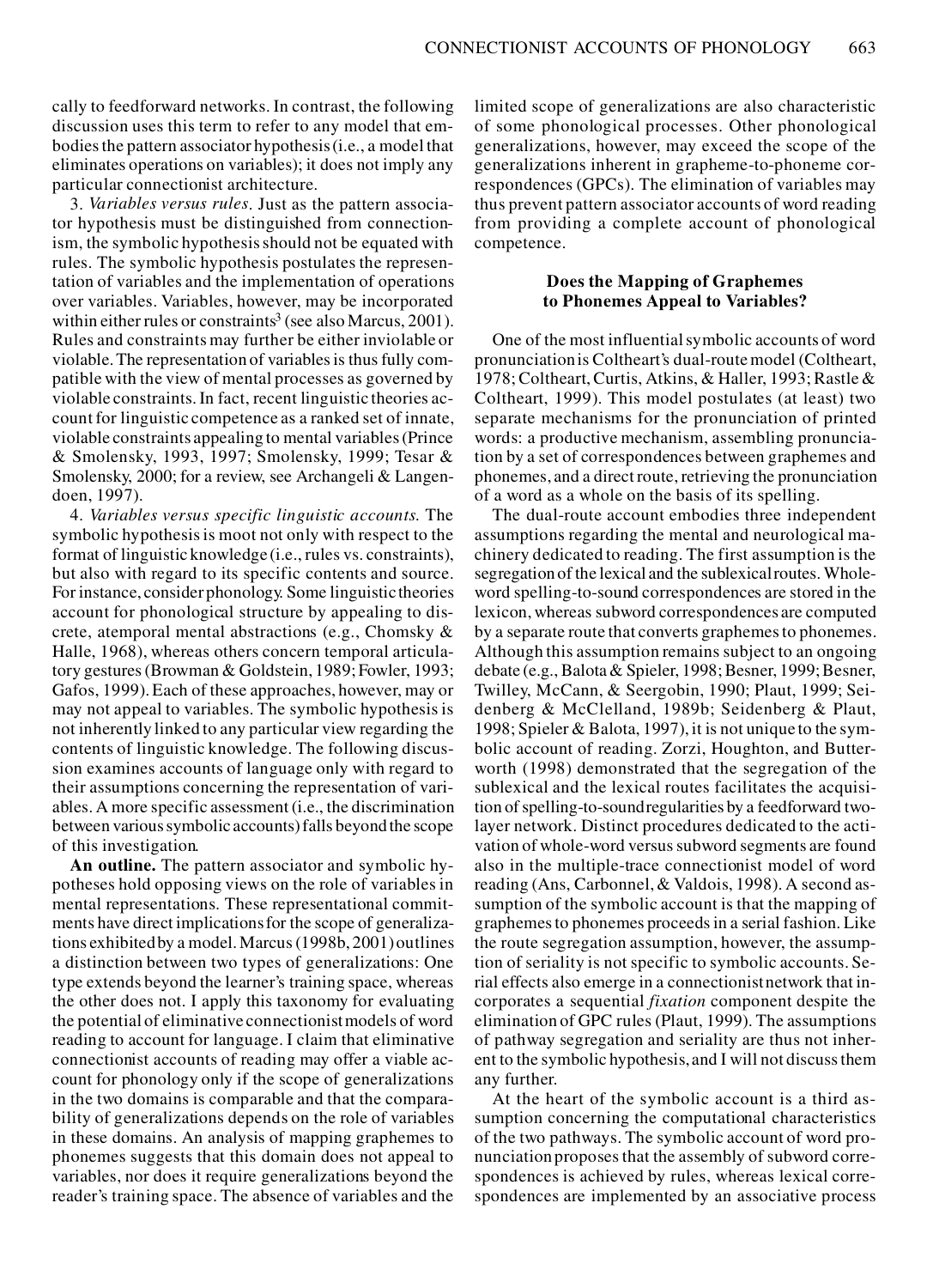(Coltheart et al., 1993; Rastle & Coltheart, 1999). For instance, the assembly of phonology for the word *mint* relies on the rules  $m \rightarrow/m/$ ,  $i \rightarrow/1/$ ,  $n \rightarrow/n/$ ,  $t \rightarrow/1/$  (Rastle & Coltheart, 1999). It is this computational assumption that apparently provides the principal motivation for the segregation of the two pathways: If the computation of wordsize spelling-to-sound correspondences is similar to the computation of subword correspondences, then their implementation by a single pathway is at least possible. Conversely, if the computation of word-size spelling-to sound correspondences differs from the computation of subword correspondences, then the existence of two pathways is inevitable. The hypothesis that phonology assembly is achieved by rules has faced mounting criticism, which is summarized below.

#### **What is Regular?**

A major criticism of a symbolic assembly mechanism concerns the definition of its potential outputs. The view of assembly as a symbolic process presupposes some distinction between its possible outputs (regular correspondences) and impossible outputs (irregular correspondences). No such distinction has been found. The problem of explaining "what is regular" is not simply a matter of sorting words into *regular* or *irregular* categories. The dual-route model can clearly distinguish between regular and irregular words by stipulating a rule. For instance, the model can easily capture the fact that the pronunciation of the word *pint* is unpredictable by stipulating that this word violates the rule  $i \rightarrow$ /I/. In reference to this rule, *pint* is clearly irregular, whereas *mint* is regular. However, the model fails to motivate this stipulation. The only difference between the correspondences in irregular and regular words is statistical: The strength of association between the vowel grapheme and the corresponding phoneme. Regularity, here, is thus indistinguishable from frequency (Van Orden, Pennington, & Stone, 1990). Indeed, in cases in which the frequency of the various correspondences of a given grapheme is similar, the distinction between *regular* and *irregular* correspondences becomes altogether ambiguous.

The absence of a principled distinction between regular and irregular correspondences of graphemes to phonemes stands in marked contrast to some linguistic regularities. Consider again inflectional morphology. There are several well-defined distinctions between regular and irregular inflection, and these differences appear to be independent of the statistical properties of the language. One distinction between regular and irregular forms concerns their sensitivity to stored tokens. A novel word that is similar to familiar irregular verbs (Prasada & Pinker, 1993) or nouns (Berent, Pinker, & Shimron, 1999) is likely to take their irregular inflection. For instance, the novel verb *spling* (similar to the irregular verbs *sling*, *slink*, *sting*, etc.) is more likely to take irregular inflection than is *nist* (which is distant from irregular verbs). In contrast, a novel verb that is similar to familiar regular verbs (e.g., *plip*, similar to the regular verbs *drip*, *chip*, *clip*, *flip*, *skip*, etc.) is no more likely to take regular inflection than a novel verb that

does not resemble any regular verb (e.g., *ploamph*; see Prasada & Pinker, 1993). Put differently, the similarity to stored tokens selectively affects irregular, but not regular, inflection.

Regular and irregular inflection also can be contrasted in terms of their admissibility in various grammatical processes. Certain linguistic processes are selective with respect to the regularity of inflection. For instance, compounding typically admits irregular (e.g., *mice-eater*), but not regular, plurals<sup>4</sup> (e.g., *\*rats-eater*; see Alegre & Gordon, 1996; Gordon, 1985). The inflection of names presents the opposite pattern. Names formed from existing nouns take regular, but not irregular, plurals<sup>5</sup> (e.g., *the Childs*; see Berent et al., 1999; Kim, Marcus, Pinker, Hollander, & Coppola, 1994). Irregular inflection is also banned for nouns and verbs that are derived from different grammatical categories—that is, denominals and deverbals. For instance, irregular-sounding verbs that are derived from a noun (e.g., *he flied out to center field*, from the noun *fly ball*) take regular, rather than irregular, inflections (Kim, Pinker, Prince, & Prasada, 1991). The preferences concerning the inflection of nouns inside compounds, on the one hand, and names, denominals, and deverbals, on the other, are thus complementary, and they are specifically defined in reference to regularity.

In contrast to the regularity of GPCs, the preferences concerning regular inflection cannot be explained by the statistical structure of the English language. The ban on regular plurals in a compound is not simply due to their sound (*s*-ending) or meaning (plural), since singulars that sound like regular plurals (e.g., *pants*) and irregular plurals (e.g., *mice-eater*) are produced inside a compound (Gordon, 1985).6 Likewise, the blocking of irregular inflection for words derived from a different grammatical category is inexplicable by their unusual meaning, since metaphors do not necessarily take regular inflection<sup>7</sup> (Kim et al., 1991). Indeed, the selective admissibility of regular versus irregular forms to these grammatical processes is observed across languages that vary considerably in their phonological and statistical properties. The avoidance of regular plurals inside compounds has been observed in English (Gordon, 1985), where most plurals are regular, and German, where plurals are overwhelmingly irregular (Clahsen, 1999). Similarly, the blocking of irregular inflection for names has been, so far, observed in English, French, Dutch, Hungarian, Arabic, and Hebrew (Pinker, 1999). There appears to be a clear, cross-linguistic distinction between regular and irregular inflection. Regular inflection differs from irregular inflection in that the regular functions as a default: It applies upon the failure to activate a stored irregular root. Regular inflection operates as a default even when the regular type is less frequent than irregular types (Marcus et al., 1995), and it is independent of the distribution of regular and irregular forms in the language (cf. Berent et al., 1999, and Plunkett & Nakisa, 1997). Thus, in contrast to the statistical view of regularity in mapping graphemes to phonemes, regularity in the area of inflectional morphology is dissociable from frequency and is distinguishable from irregular inflection.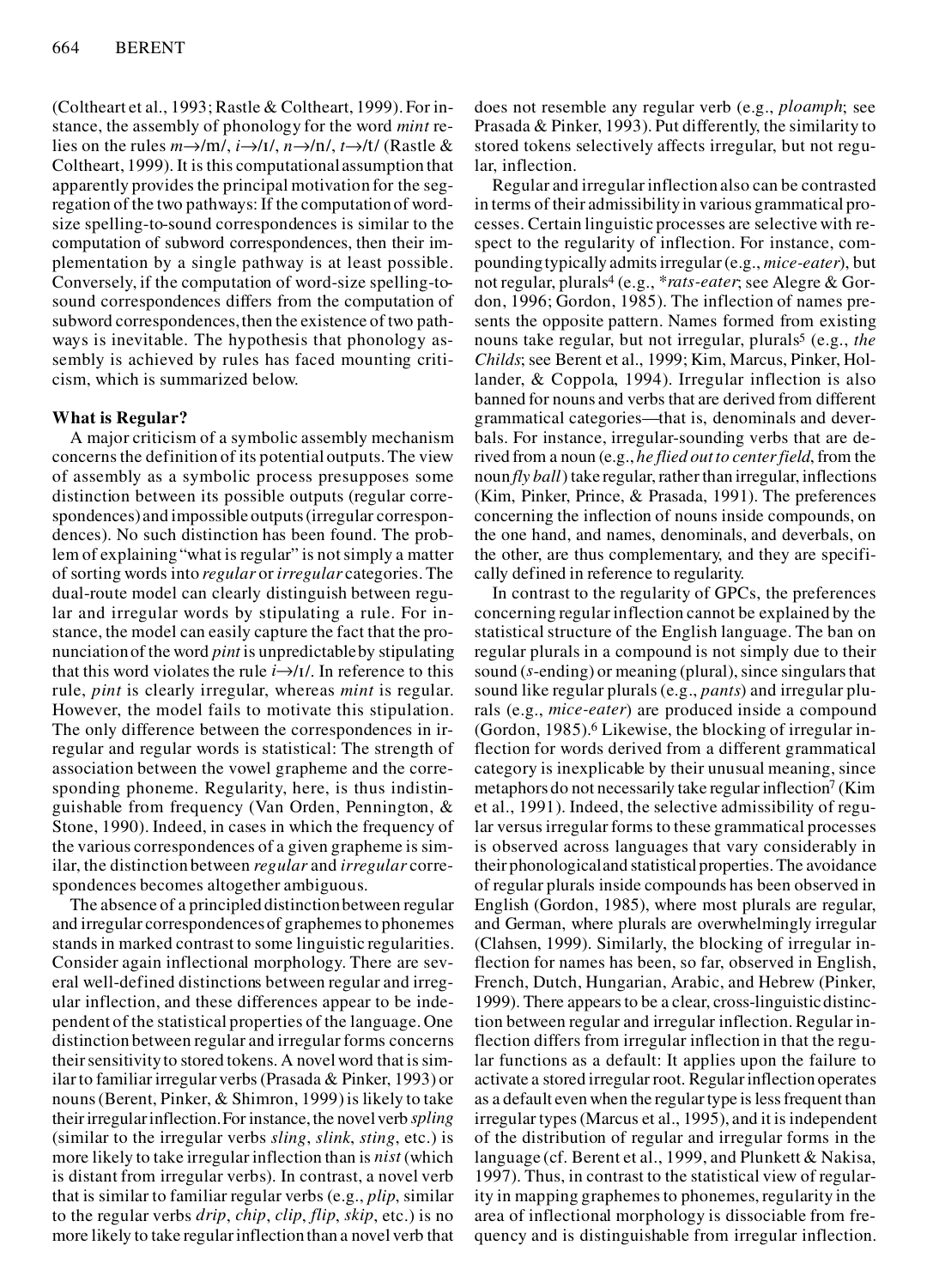#### **Instance Specificity**

A second distinction between the regularity of GPCs and many linguistic rules concerns instance specificity. At the core of linguistic rules are variables—abstract placeholders that can enumerate a large class of instances. For example, the variable *verb stem* enumerates instances such as *walk*, *like*, *refrigerate*, *congratulate*, etc. Linguistic rules, however, apply over variables, not the instances they enumerate. For example, the past tense rule concatenates a suffix to a *verb stem*, rather than to specific instances (e.g., *walk*). Because rules are blind to the identity of specific instances, they can treat all instances as equivalent, ignoring their idiosyncratic properties, such as their meaning or sound (Marcus, 1998b, 2001). The representation of variables not only determines the set of possible inputs to the rule, but may further shape its output. A rule's inputs and outputs exhibit various types of relationships. Some relationships are arbitrary, such as  $x \rightarrow y$ . Other relationships, however, are nonarbitrary. For instance, the past tense output is obtained by copying the stem ( $V_{stem} \rightarrow V_{stem} + suffix$ ). Given the regular base *like*, for example, the past tense form must include that base (e.g., *liked*). The rule's output thus has a constituent structure ( $V_{stem}$  + suffix), and this structure is uniquely determined by the form of the input (Fodor & Pylyshyn, 1988).

In contrast to many linguistic rules, GPC outputs manifest no constituent structure. The relationship between the inputs and the outputs is arbitrary—there is nothing in that rule that prevents, in principle, the mapping of *b* to other outputs (e.g.,  $b \rightarrow l/l$ , instead of  $b \rightarrow l/b$ ). GPCs further differ from the inflection rule in that they link specific instances, rather than variables. For example, the correspondence  $b \rightarrow/b$  associates two specific instances, the  $m \rightarrow /m/$  correspondence associates another pair of instances, and so forth. The instance specificity of GPCs is clearly evident even on their *symbolic* account. Most rules discussed in Rastle and Coltheart (1999) map specific graphemes to specific phonemes (e.g.,  $m \rightarrow /m/$ ). These rules clearly lack variables. Some rules, however, do include variables. For example, the rule  $[a.e \rightarrow/e]$ maps the grapheme composed of the letter *a* followed by any letter (a variable captured by a dot) and the letter *e* to the phoneme /e/. Note, however, that, unlike the past tense rule, for instance, the relationship between the rule's input and its output is arbitrary; hence, the representation of the rule's input by a variable (*any letter*) does not determine the form of the output. Although variables play a rather minor role in such rules, their encoding may nevertheless result in incorrect, too strong predictions regarding human behavior. The incorporation of variables in GPCs tacitly assumes that readers treat all letters instantiated by the variable as equivalent. For example, the rule  $a.e \rightarrow$ /e/ implies that the speed of mapping the grapheme *a.e* to its phoneme is similar across all possible intermediate letters (e.g., *abe*, *ace*, *ade*, *afe*, etc.). Coltheart and colleagues have not articulated this prediction. Indeed, this description of GPCs may not necessarily capture readers' knowledge. There is presently no evidence

that readers are insensitive to the identity of the middle letter in the *a.e* grapheme. Thus, there is no evidence *re quiring* the representation of variables in GPCs. Conversely, there is ample experimental evidence against it. Numerous studies suggest that the correspondences between graphemes and phonemes are highly sensitive to the identity of neighboring spelling and sound units at various grain sizes (Andrews, 1982; Glushko, 1979; Jared, 1997; Jared, McRae, & Seidenberg, 1990; Rosson, 1985; Seidenberg, Waters, Barnes, & Tanenhaus, 1984; Taraban & McClelland, 1987; Treiman, Mullennix, Bijeljac-Babic, & Richmond-Welty, 1995). The expression of these correspondences by variables would fail to exhibit instance specificity. Thus, an adequate description of GPCs does not appear to require the encoding of variables. In fact, the representation of GPCs by variables is likely to impair a model's ability to capture human behavior.

## **The Success of Pattern Associator Accounts of Reading**

If the mapping of graphemes to phonemes was achieved by symbol manipulation,the process of phonology assembly should not have been adequately modeled by eliminative connectionist networks. Contrary to this prediction, connectionist accounts of word reading have gained considerable success in modeling the pronunciation of both words and nonwords. The model of Seidenberg and McClelland (1989a) captures the pronunciation of monosyllabic words, although its ability to account for nonword pronunciation is limited (Besner et al., 1990; Coltheart et al., 1993). However, the subsequent models of Plaut et al. (1996) and Harm and Seidenberg (1999) account quite well for both monosyllabic word and nonword pronunciation (but see Balota & Spieler, 1998; Besner, 1999; Plaut, 1999; Spieler & Balota, 1997).

The success of connectionism in the area of word reading goes beyond the accommodation of existing experimental findings. Perhaps the strongest support for this approach comes from the ability of connectionistmodels to generate new predictions, predictionsthat were not intuitively obvious or previously observed. One of the most exciting recent discoveries involving the design properties of associative systems is the feedback consistency phenomenon. Following the principle that dynamical systems organize through recurrent feedback, Stone, Van Orden, and colleagues (Stone, Vanhoy, & Van Orden, 1997; Van Orden & Goldinger, 1994) predicted that the time it takes for activation to settle in such systems should depend not only on the consistency of the correspondence between spelling and sound, but also on the backward correspondence between sound and spelling. Consider, for example, the identification of the word *kite*. *Kite* is highly consistent in the correspondence of its spelling to sound (forward consistency). However, *kite* is inconsistent in the correspondence between its sound and spelling (feedback consistency), since its rime may be spelled in various ways (e.g., *might*, *light*, *bite*). The dynamical model predicts that this inconsistency should impair word identification. This prediction has recently received ample ex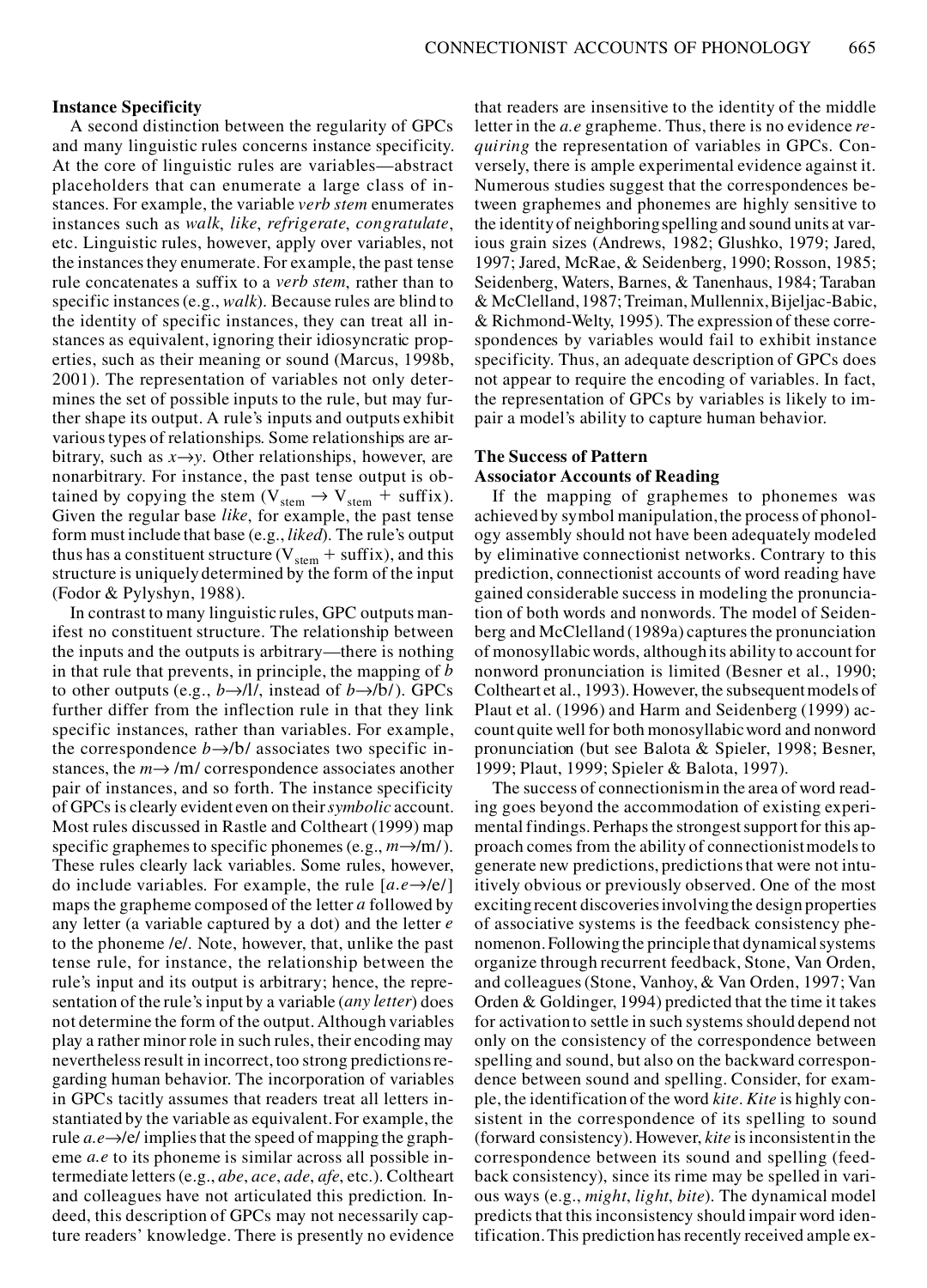perimental support in several languages, using various reading tasks (Stone et al., 1997; Ziegler, Montant, & Jacobs, 1997), as well as in the identification of spoken words (Ziegler & Ferrand, 1998).

## **Conclusion**

There are numerous challenges to the symbolic account of mapping graphemes to phonemes. The symbolic view offers no coherent notion of regularity, since the distinction between regular and irregular correspondences is unmotivated. In contrast to many linguistic rules, most GPC "rules" (e.g.,  $b \rightarrow/b/$ ) list associations between specific instances of graphemes and phonemes. Although some GPC rules include variables, there is no empirical evidence that requires their representation, and there is substantial evidence to the contrary—readers are highly sensitive to the strength of the association between specific grapheme and phoneme instances. If variables play no role in the mapping of graphemes to phonemes, then the distinction between viewing them as associations or rules is vacuous. The success of pattern associator accounts of mapping graphemes to phonemes is all but expected.

## **Does the Success of Eliminative Connectionism in Modeling GPCs Indicate Its Potential to Account for Language?**

In the domain of mapping graphemes to phonemes, there is clearly a success story to be told with regard to the performance of eliminative connectionism. The elimination of variables does not seem to impair the performance of word-reading models. In fact, the appeal to contextsensitive associations between specific graphemes and phonemes captures some crucial aspects of readers' knowledge. What is one to make of this success? Is there a general lesson to be learned from this case study regarding the viability of eliminative connectionism as an account of cognition?

For proponents of eliminative connectionism, the answer is clearly yes. The success of connectionist reading models supports the truth of their representational tenet namely, the absence of mental variables and mental operations over variables. For instance, Van Orden, Pennington, and Stone (1990) note that

we believe that dual process theory fails because, in this case, the symbolic paradigm in which it is rooted fails to account for the subtleties of rule like performance. (p. 488)

Van Orden and colleagues' fierce critique goes far beyond the specific case of reading:

The present hypotheses differ fundamentally from the traditional symbolic hypotheses of dual-processtheory. But ironically, perhaps, the present account regains for printed word identification a discernment that helped initiate modern, symbolic, psycholinguistic analyses. A primary force of N. Chomsky's (1959) historic criticism of *Verbal Behavior* (Skinner, 1957) was his demonstration that language behavior is not adequately explained by a theory that allows only singular modifiable links between observable stimulus–response pairs. Key evidence against such a theory comes from observed classes of psycholinguistic performance that are remarkably similar, as though they were produced by rule. A slightly looser characterization of this argument is that psycholinguistic perfor mance requires something other than case-by-case explanations. But, at least for printed word naming, an account of skilled rule like performance that relied on general, discrete, GPC rules eventually degenerated into word-byword direct access.

The shift towards case-specific explanations is not unique to word identification, nor is it unique to psycholinguistics.. . . Symbolic accounts, which followed, in part, from N. Chomsky's (1959) critique of Skinner's (1957) case specific account, have gradually come to resemble the object of that critique. Subsymbolic models produce rule like behavior; it emerges from the reflection of statistical regularities distributed across input–output pairs. This capacity promises to reverse the trend towards case-by-case ex planations. (Van Orden et al., 1990, p. 514)

Van Orden et al. (1990) make a bold claim. In their view, the failure of symbolic accounts of word reading is directly linked to their misguided representational scheme namely, the appeal to rules (generalizations that link variables), rather than to statistical correspondences among input–output pairs. They further consider the failure of the symbolic account of word reading to be indicative of the inadequacy of the symbolic view as an account of cognition, in general, and of language, in particular. Van Orden and colleagues present no evidence to support this conclusion. Although they marshal comprehensive evidence for a statistical explanationof GPCs, an analysis of symbolic accounts of language clearly falls beyond the goals of their paper. Their fierce critique nevertheless underscores the need for a broader evaluation of the representational scheme embodied in connectionist reading models, an evaluation that goes beyond the specific case of word reading. This challenge raises a fundamental problem. To assess the adequacy of an architecture across domains, one must compare the scope of generalizations in these domains. For this end, one must first define the scope of generalizations attained by the learner or the model in any given area. To link such generalizations to the model's representational scheme, it is further necessary to show how the scope of generalizations is determined by the model's representational choices. An assessment of eliminative connectionism requires a formal analysis of these issues.

## **Representational Commitments and Generalizations**

Does the ability of an architecture to generalize in a given domain (e.g., word reading) indicate its potential to capture generalizations in different domains (e.g., linguistic competence)? A recent analysis by Gary Marcus (Marcus, 1998a, 1998b, 2001) provides some important insights into this question. Marcus formally assesses the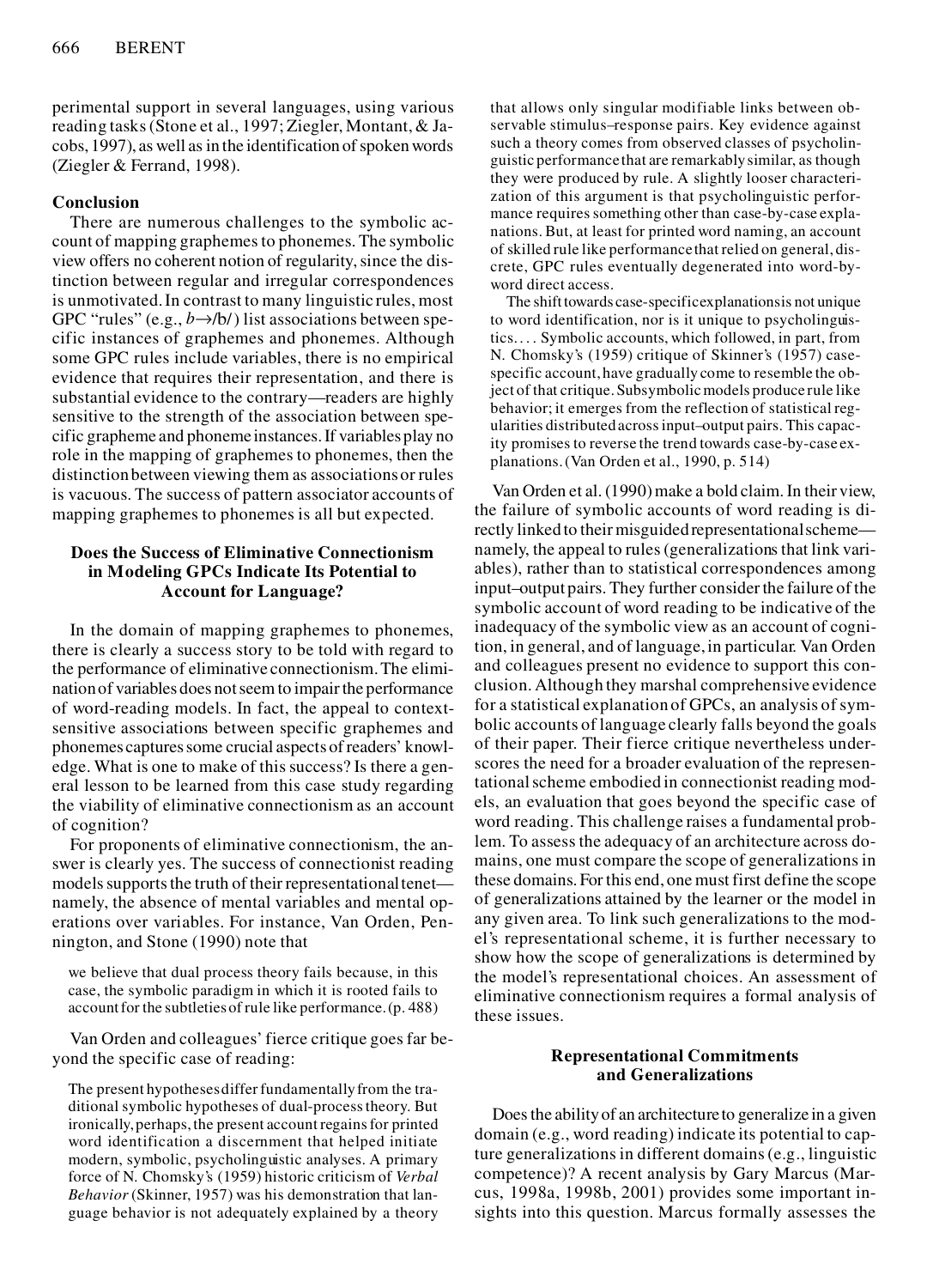scope of generalizations. He further demonstrates how the representational scheme adopted by a model determines the scope of generalizations it can attain.

Consider first the scope of generalizations. Marcus (1998b, 2001) defines generalizations relative to the representational space of training exemplars—the *training space*. He distinguishes between two types of generalizations. One type of generalization is confined to the training space. A second type of generalization exceeds the training space. The scope of generalizations relative to the training space crucially depends on the model's representational scheme. For instance, consider a model that is trained on the exemplars *rabbit* and *dog* and tested on the novel exemplars *cat* and *table*. Given a localist representation, either of these test exemplars falls outside the training space. Conversely, if the model uses a distributed representation, novel test items that are exhaustively encoded in terms of trained features (e.g., *cat*, encoded as +[animate] +[furry]) fall within the model's training space. In contrast, test items that include untrained feature values (e.g., *table*, which is [-animate]) or untrained features (e.g., +[furniture]) fall outside the training space. Note that these two types of generalization (within vs. outside the training space) may each concern novel instances. In particular, generalizations that fall within the training space may well extend to untrained exemplars represented by a novel combination of trained features.

Marcus (1998b, 2001) proceeds to demonstrate that a model's architecture constrains the scope of generalizations it can attain. Marcus specifically examines generalizations in functions that operate over variables. These functions (*universally quantified one-to-one mappings*, UQOTOM) assign each input a single output, and they apply in a uniform manner to all instances in a domain. For example, the identity function (e.g., an  $X \rightarrow X$ , where X stands for any token) generates a single, unique output, identical to the input. Because the output depends only on the input, not on past training, and because the class of possible inputs is infinite, the identity function generalizes outside any finite training space. Marcus shows that the representation of variables is critical for such generalizations. Networks implementing operations over variables can generalize UQOTOM to any new instance, including items that fall outside the training space. In contrast, pattern associators (i.e., any architecture that eliminates variables) are limited with regard to the class of functions they can acquire. Such models can adequately generalize UQOTOM to new items that fall within the training space. However, they cannot systematically extend generalizations to items that are outside the training space.

The limited ability of pattern associators to generalize does not necessarily diminish their adequacy as models of human cognition. Indeed, not all aspects of human cognition generalize outside the training space. Nevertheless, people do exhibit some generalizations that exceed their hypothesized training space. The identity mapping is a

case in point. People presented with the instances *a rose is a rose*, *a tulip is a tulip* will easily extend the identity function to a novel item (e.g., *a lilac is a \_\_*). Certain influential connectionist networks fail to do so, however. Marcus shows that feedforward and simple recurrent networks $8$ can adequately perform the identity function on trained items. However, these networks cannot generalize to novel test items that fall outside the training space. For instance, a network trained on the items *rose* and *tulip* will not generalize the identity function to the new item, *lilac*. This property is not simply due to an inability to represent the test item: The failure to generalize persists even if the model can successfully represent the test item (e.g., *lilac*) in the context of a different function (e.g., *the bee sniffs the lilac*). The failure to generalize outside the training space also does not stem from the idiosyncrasies of any particular implementation. Marcus (1998a, pp. 166–167) presents a formal proof that the inability to generalize reflects a principled limitation of the learning algorithm: the independence between the learning of weight on connections from any input (or output) unit of other input (or output) units. As a result, such models are unable to acquire functions that link variables from training on their instances (for discussion and rebuttals, see Altmann & Dienes, 1999; Eimas, 1999; Marcus, 1999a, 1999b, 1999c; McClelland & Plaut, 1999; Negishi, 1999; Seidenberg & Elman, 1999).

This conclusion has important methodological implications. First, Marcus's work provides a definition for the scope of generalizations. This definition makes it possible to capture the scope of a generalization exhibited by humans or multilayer perceptrons at any given domain and compare generalizations across domains. Second, the link between the scope of generalizations and representational choices allows one to evaluate the potential of a model to generalize in a new domain. If the class of learnable generalizations(by the mind or its models) is constrained by the representation of variables, then one can infer the potential of a model to generalize in a novel domain by inspecting its architecture.

These tools come in handy for examining the potential of pattern associator models of word reading to account for language. Proponents of the pattern associator hypothesis sometimes claim that generalizations in these domains are essentially comparable in their scope; hence, the success of pattern associators in one of these domains is indicative of their ability to account for the other domain (e.g., Plaut et al., 1996; Van Orden et al., 1990). These claims are difficult to assess in the absence of a systematic definition of the scope of generalizations. Marcus's (1998b, 2001) taxonomy addresses this problem. GPCs are equivalent to linguistic generalizations if both exhibit similar relationships to their respective training spaces. If one of these generalizations exceeds the training space, pattern associators will be unable to account for this domain, despite their ability to account for the other.

The previous discussion of GPCs suggests a domain in which knowledge may be easily captured without appealing to variables. The mapping of graphemes to pho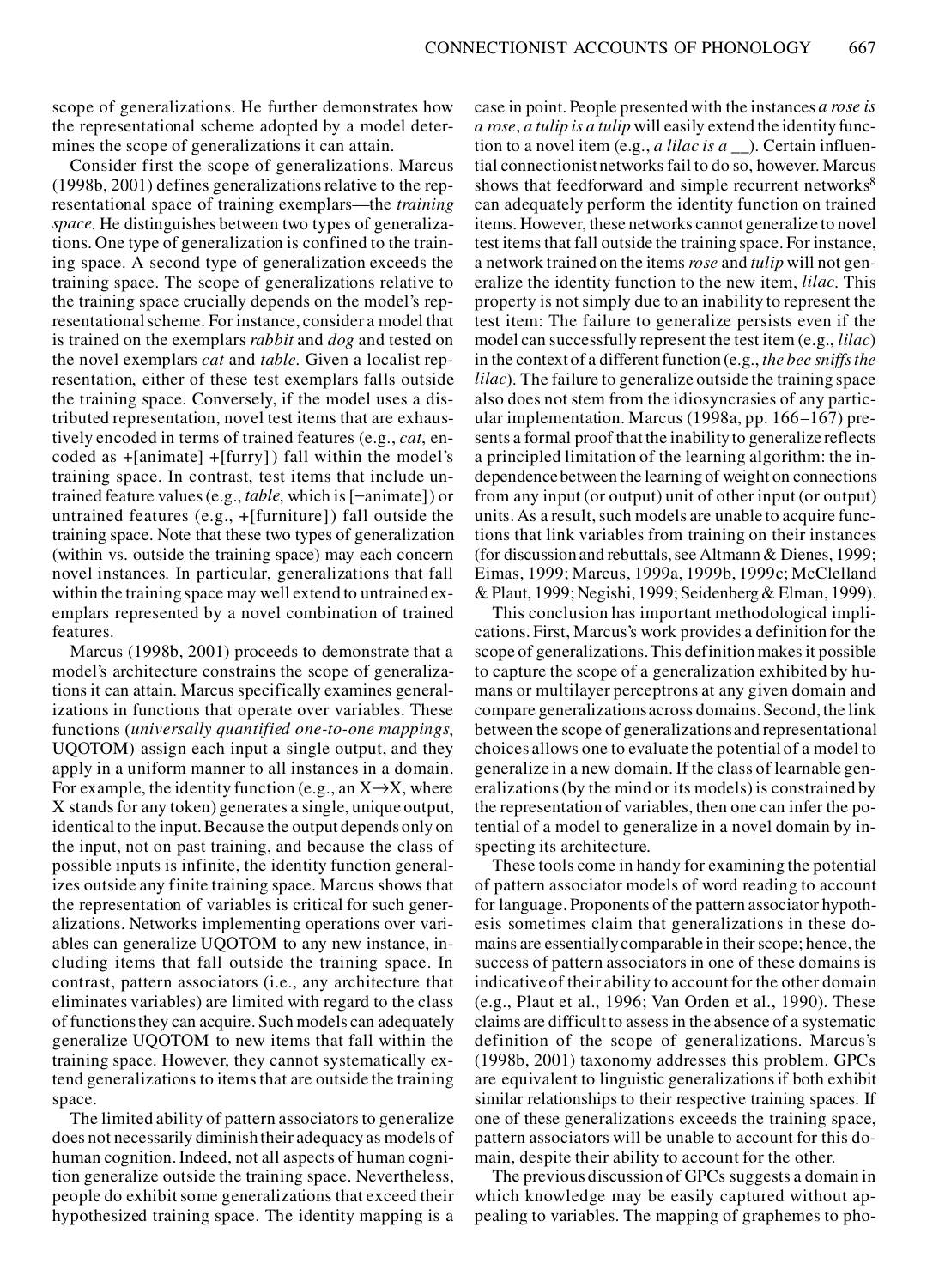nemes is a matter of simple association. Because novel words may be broken down into a small number of familiar GPCs, their decoding may not require any generalization. In contemporary pattern associators, however, decoding a novel word may require generalization. These models have attempted to increase the context sensitivity of spelling-to-sound correspondences by including distinct banks of correspondences for various syllabic positions (e.g., Harm and Seidenberg, 1999; Plaut et al., 1996; Zorzi et al., 1998). Training such models on decoding a word-initial *b*, for instance, may not necessarily extend to a word-final *b*. Most existing models, however, are limited to monosyllabic words. Given the phonotactic constraints on phoneme combinations and the extensive training regimen, in which the model is exposed to thousands of words, it is not unlikely that test items fall within the model's training space.<sup>9</sup>

In view of the limited scope of generalizations required in mapping graphemes to phonemes, the success of eliminative connectionism in this domain does not indicate that the mind eliminates operations over variables, nor does it demonstrate that generalizations outside the training space may be acquired by eliminative connectionism. It simply reflects the fact that the acquisition of GPCs may not require such knowledge. In particular, the success of eliminative connectionism in the area of word pronunciation does not guarantee its ability to account for language. Given Marcus's (1998b, 2001) conclusions, eliminative connectionist models of word pronunciation are expected to account for language only if linguistic generalizations do not exceed the training space—that is, if linguistic representations eliminate variables. To assess the viability of eliminative connectionist models of word reading as an account of language, I next examine whether linguistic generalizations are limited to the training space. The work on inflectional morphology suggests that this is not the case (e.g., Berent, Pinker, & Shimron, 1999; Clahsen, 1999; Kim, Pinker, Prince, & Prasada, 1991; Marcus et al., 1995; Pinker, 1991, 1994, 1999; Prasada & Pinker, 1993; Ullman, 1999). I would like to corroborate this conclusion by evidence from a domain closer to reading aloud—namely, phonology.

## **The Scope of Linguistic Phonological Generalizations**

Of the various components of grammar, phonology provides a particularly interesting test for the viability of eliminative connectionist models of word reading as accounts of language. First, phonology is the output of reading aloud. Thus, the adequacy of word-reading models ultimately depends on their ability to provide a plausible account of phonological representations. Second, phonology seems amenable to an associative account (Dell, Juliano, & Govindjee, 1993). In contrast to the abstract nature of syntactic regularities, phonological regularities have some strong correlates with external phenomena, acoustics and articulation. Third, many phonological processes are sensitive to similarity: Similar phonological elements typically undergo similar changes. Generalizing such processes to new items thus depends on the similarity between a novel item and trained instances, a property that is readily captured by pattern associators. If phonology were entirely reducible to token associations, phonological generalizations would be quite similar to those found in GPCs: Neither would require generalization outside the training space. The elimination of variables in both word reading and language would render connectionist reading models viable accounts of language.

The following discussion assesses the scope of phonological generalizations. I first examine two cases that do not appeal to variables. Generalizations in these areas are limited to the training space and are captured quite well by pattern associators. I then present a new case study. I show that generalizations in that area are inexplicable by the statistical structure of training exemplars. Such generalizations appeal to variables; hence, they may not be limited to the training space. I thus claim that the elimination of operations over variables may prevent connectionistmodels of phonology assembly from providing a complete account for phonology.

# **Phonological Generalizations That Do Not Appeal to Variables**

**Phonotactic constraints**. Languages constrain the cooccurrence of phonemes in the syllable. For instance, English allows for the cluster *lp* to occur in the coda (e.g., *help*), but not in the onset (e.g., *\*lpep*). Phonological theory accounts for this fact by the sonority sequencing principle: Onsets must rise in sonority toward the nucleus, and codas must fall in sonority from the nucleus (Kenstowicz, 1994). Sonority roughly correlates with the degree of stricture of an articulator: Vowels are more sonorous than liquids (e.g., *l*), which, in turn, are more sonorous than obstruents (e.g., *p*). According to this scale, the *lp* decreases in sonority; hence, it is acceptable only in the coda.

Although the sonority scale captures syllable phonotactics, this scale is little more than a description of the statistical co-occurrence among a small set of features. In particular, this statement does not appeal to variables. Given the conclusion of Marcus (1998a, 1998b, 2001), an account for phonotactics should fall well within the scope of pattern associators. The recent model of Harm and Seidenberg (1999) indeed captures the acquisition of such constraints in an attractor network. Their enterprise is particularly relevant to the present discussion, since this network is incorporated within a larger framework of a reading model. Harm and Seidenberg demonstrated that, when presented with partial input (e.g., *he\_p*), their phonological attractor network was able to accurately complete the missing segment, so that the responses were phonologically well formed. Likewise, an analysis of the networks' phonological attractors revealed the tendency to pull away from illegal feature combinations toward legal feature combinations. These achievements clearly reflect the acquisition of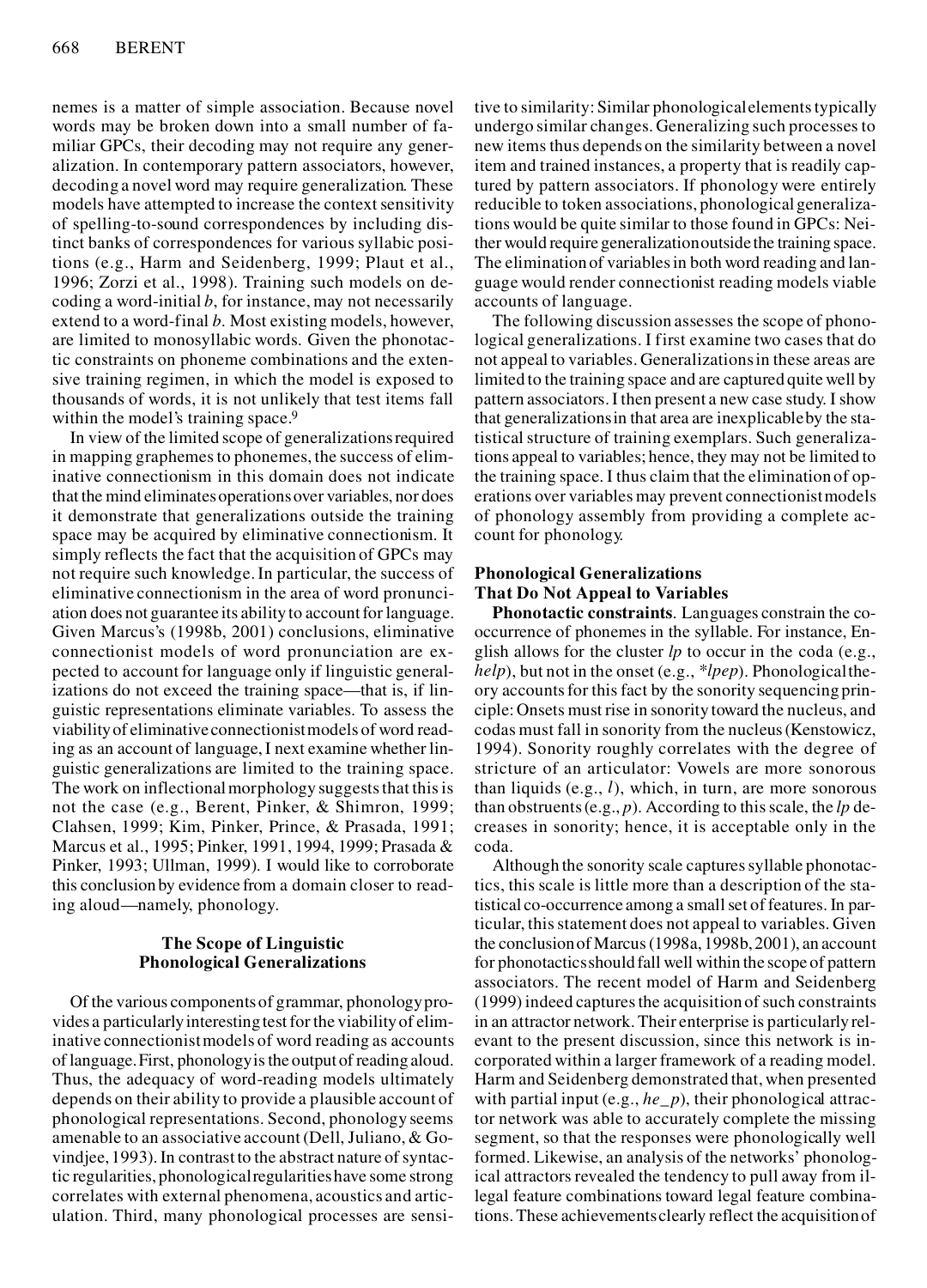some important aspects of English phonotactics. Harm and Seidenberg did not examine the ability of the network to generalize, since all test items were members of the training set. Given the limited problem space, the model's detailed featural representation, and the extensive set of training exemplars, novel test items are likely to fall within the training space of pattern associators. It is thus likely that the model may generalize adequately in this area.

**Place assimilation**. Another phenomenon that has been successfully modeled by eliminative connectionist networks is *place assimilation*. Phonological processes frequently assimilate the place of articulation of a given consonant with that of adjacent consonants. For instance, the phrase *in Brussels* is sometimes pronounced as *im Brussels* (Avery & Rice, 1989, p. 191). In this example, the coronal segment /n/, the target, assimilates the place of articulation of the adjacent labial /b/, the trigger. Coronal assimilation exhibits a marked asymmetry: Coronals are much more likely to adopt the place of articulation of adjacent noncoronals than vice versa. For instance, the coronal segment /n/ is likely to assimilate the place of a labial, but a labial is not likely to assimilate the place of its adjacent coronal (Avery & Rice, 1989; Kenstowicz, 1994). This asymmetry has been also observed in speech error data (Stemberger, 1991), as well as in experimental manipulations using the gating procedure (Gaskell & Marslen-Wilson, 1996; Lahiri & Marslen-Wilson, 1991).

Phonological theory accounts for assimilation as an interaction among adjacent phonological elements. Specifically, autosegmental phonology (e.g., Avery & Rice, 1989) views assimilation as the loss of a segment's feature (e.g., place of articulation) and its replacement by a feature of another segment. Because coronal segments are not specified for place of articulation, they are more susceptible to assimilation than are other segments (e.g., labials) that are specified for place of articulation. In contrast, articulatory phonology (e.g., Browman & Goldstein, 1989) accounts for place assimilation as an increase in the overlap among articulatory gestures, a process that is particularly likely to mask the perception of coronals, owing to the short duration of the tongue tip gesture (Surprenant & Goldstein, 1998). Although the precise interaction among coronals and neighboring segments is subject to debate, the interaction itself is rather limited. The number of targets, triggers, and outputs undergoing coronal assimilation is small, and these segments are easily defined by their specific phonological contents (their feature geometry or articulatory gestures) without appealing to variables. Pattern associators should capture such generalization quite well.

Gaskell, Hare, & Marslen-Wilson (1995) demonstrated that a simple recurrent network can successfully perform this task for English coronals. Gaskell et al. first trained their model on a corpus in which 50% of the word-final coronals assimilated the place of articulation of a following word-initial labial or velar segment. They next tested the model's ability to infer the underlying representation of words taken from the training set. These words were

presented in their surface form, so that the coronal was either assimilated (e.g., *reg car*, representing *red car*) or unassimilated (e.g., *red car*). Gaskell et al.'s model successfully abstracted the underlying coronal segment from its assimilated surface manifestation. Specifically, the model was likely to interpret labials and velars as the manifestation of an underlying coronal. Furthermore, the inference of an underlying coronal segment was sensitive to the viability of the surface form as the product of assimilation. Because assimilated targets acquire the place feature of a neighboring phoneme, any given "surface" phoneme may reflect assimilation only when it shares the place of articulation of its neighboring phoneme, the trigger. The model's performance was sensitive to the agreement of place between the "surface" segment and the trigger. For instance, the model was more likely to infer an underlying coronal in a viable context, including a surface velar followed by another velar (e.g., interpret *quike go* as *quite go*), as compared with a nonviable context, in which the assimilated velar was not followed by another velar (e.g., interpret *quike by* as *quite by*). Although the model was tested only on targets that were previously trained,<sup>10</sup> generalizations to untrained coronal segments (e.g., from /t/ to /d/) may be easily captured within the model's training space by encoding the coronal feature (a feature independently motivated by phonological analysis).11 The assimilation of place of articulation may thus present a phenomenon that does not require generalizing outside the training space. The success of Gaskell et al.'s simulation is an important initial demonstration of the ability of connectionismto model a phonological process that is of great significance to phonological theory.

## **Phonological Constraints That Appeal to Variables: Evidence From the Obligatory Contour Principle**

The discussion so far suggests that eliminative connectionist models can account for significant phonological generalizations. Their success, however, may be largely due to the nature of the phenomena under investigation. Syllable phonotactics and coronal assimilation are easily captured as statistical co-occurrences among a small set of instances. Indeed, many linguistic accounts of these phenomena do not include variables;12 hence, the elimination of variables should not diminish the explanatory power of pattern associators as compared with symbolic linguistic explanations. In fact, the sensitivity of pattern associators to statistical structure may present a significant advantage. Phonological competence, however, may not be limited to statistical constraints. Some phonological principles may appeal to variables; hence, they allow generalizing beyond the training space. I now turn to examine one such phenomenon—the co-occurrence restrictions on Hebrew roots. This case suggests that phonological competence may generalize in a manner that is fundamentally different from the generalizations characteristic of the mapping of graphemes to phonemes. Thus, the ability of pattern associators to account for some aspects of printed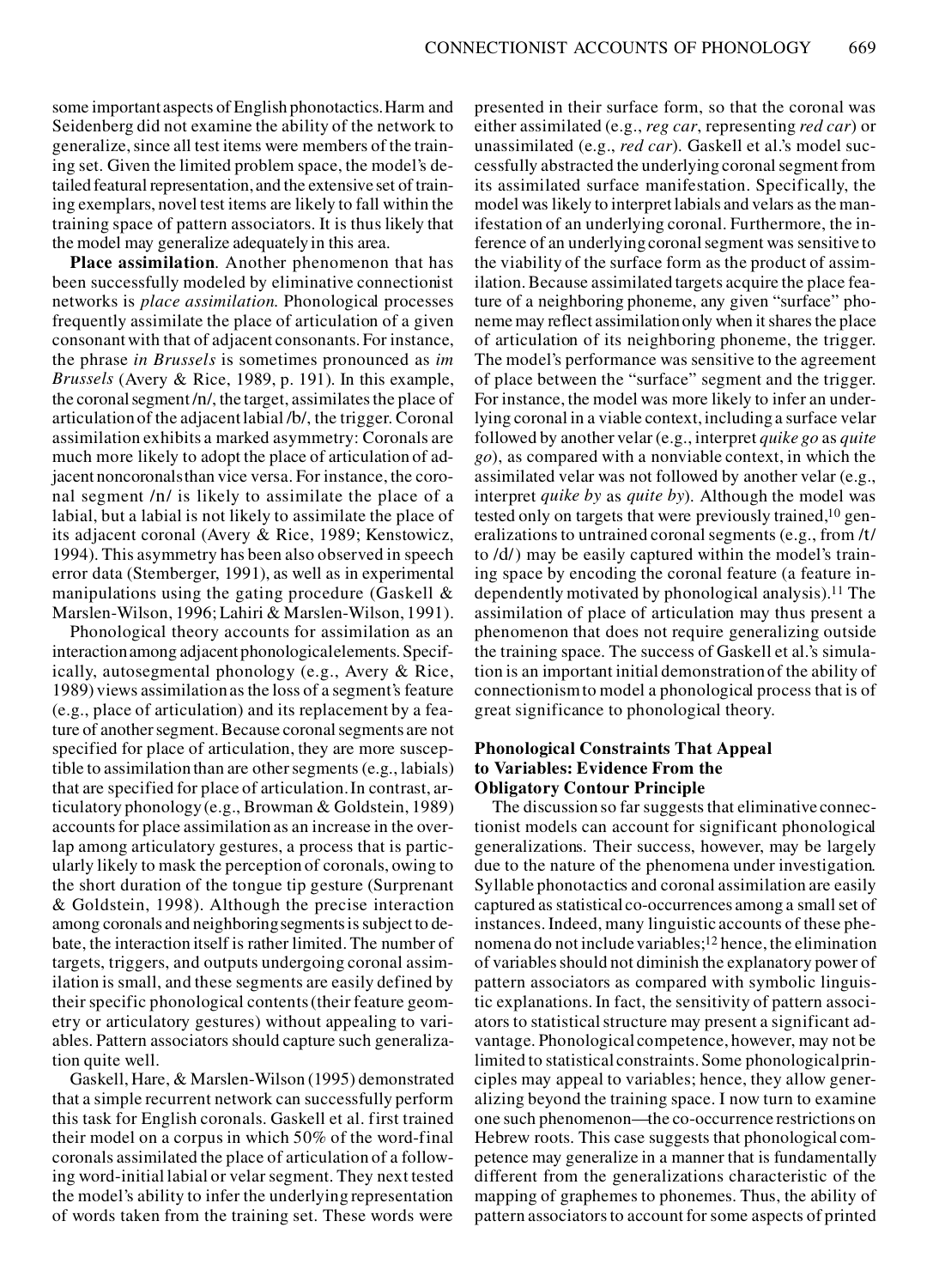word pronunciation is not indicative of their ability to account for phonological knowledge.

**The structure of Hebrew roots.** Hebrew words are formed by inserting a root in a word pattern. The root is a series of, typically, three consonants. The word pattern consists of placeholders for the root consonants. It also provides the vowels and affixes. For instance, the verb *bided* (*he isolated*) is formed by inserting the root *bdd* into the \_*i*\_*e*\_ word pattern. Note that the root *bdd* contains a geminate, *dd*.<sup>13</sup> Gemination is quite common in Hebrew roots. However, as in other Semitic languages (Greenberg, 1950), Hebrew exhibits a marked asymmetry in the location of geminates: There are numerous roots whose form is XYY (e.g., *bdd*, *gll*, *dmm*, *kdd*, *gnn*, *smm*), but almost no roots of the form XXY (e.g, \**bbd* or \**ssm*). This asymmetry is explicable by the obligatory contour principle (OCP), one of the most fundamental principles of modern phonological theory.

The OCP (McCarthy, 1986) bans adjacent identical elements in the lexicon. Adjacency, however, does not necessarily reflect the linear position of segments in the word. Instead, adjacency is defined relative to phonological constituents. Autosegmental representations capture distinct phonological constituents on separate levels of representation, denoted *planes*. Root consonants in Semitic languages are a phonological constituent; hence, they are represented on a single plane, separated from intermediate vowels and affixes. Because the root is a phonological constituent, it is subject to the OCP. Specifically, the OCP prohibits adjacent identical consonants in the root. Geminates are thus banned from the root's underlying representation: The lexical representation of roots such as *bdd* is biconsonantal, *bd*. Geminates emerge during the process of word formation. Specifically, to form a word from *bd*, it must be aligned with the word pattern. The alignment proceeds from left to right, leaving an empty consonant slot on the right edge of the root (see Figure 1). This slot is next filled by the spreading of the root's final radical, resulting in a geminate. In what follows, I refer to this process as *reduplication* (see Everett & Berent, 1998; Gafos, 1998). Because geminates are obtained only by a productive process of reduplication and because reduplication proceeds from left to right, geminates may emerge only at a root's final position, not at its initial position. McCarthy's (1986) account thus predicts that root-final gemination (e.g., *bdd* ) should be well formed. In contrast, root-initial gemination (e.g., *bbd*) should be ill formed. This prediction agrees with the asymmetry in the distribution of Semitic roots.

The OCP presents an interesting test for the scope of phonological generalizations. The OCP constrains geminates in the root morpheme. Geminates, however, are defined by a variable, XX. The domain of the OCP, the root, corresponds to a second variable. Unlike the previously discussed constraints on phonotactics and place assimilation, the potential inputs to the OCP are not defined by their specific featural contents (e.g., coronals, labials, etc.), nor does the constraint concern their association with other (similar) instances. Instead, the OCP applies to *any* root consonant, and it circumscribes a formal relationship among inputs—identity. The OCP thus contains variables at its core. If mental representations eliminate variables, then the OCP should be unlearnable. Conversely, if speakers' mental machinery operates over variables, then they could represent the OCP. If so, speakers should be able to generalize this constraint to new items, and such generalizations may exceed the phonological space of Hebrew. In what follows, I review empirical evidence demonstrating that Hebrew speakers constrain the location of geminates in the root and generalize this constraint to novel items. The next section examines whether the representation of this constraint appeals to variables.

**Speakers' sensitivity to root structure.** One source of evidence for speakers' knowledge of root structure14 comes from rating tasks (Berent, Everett, & Shimron, 2001; Berent & Shimron, 1997). In these tasks, participants rate the acceptability of novel words as potential Hebrew words. These words were derived from one of three types of novel roots. One type of root exhibited root initial gemination (e.g., *SSM* ), a second type of root exhibited root-final gemination (e.g., *MSS*), and a third type of root had no gemination (e.g., *PSM* ). If the OCP is ac-



**Figure 1. The formation of root-final gemination from its underlying biconsonantal form. The left fig ure illustrates the alignment of the biconsonantal root** *bd* **with the word pattern CVCVC. Because the alignment proceeds from left to right, the rightmost consonant slot remains unfilled. The right figure describes the spreading of the phoneme into the free slot. The doubly linked phoneme surfaces as root-final geminate,** *bdd***.**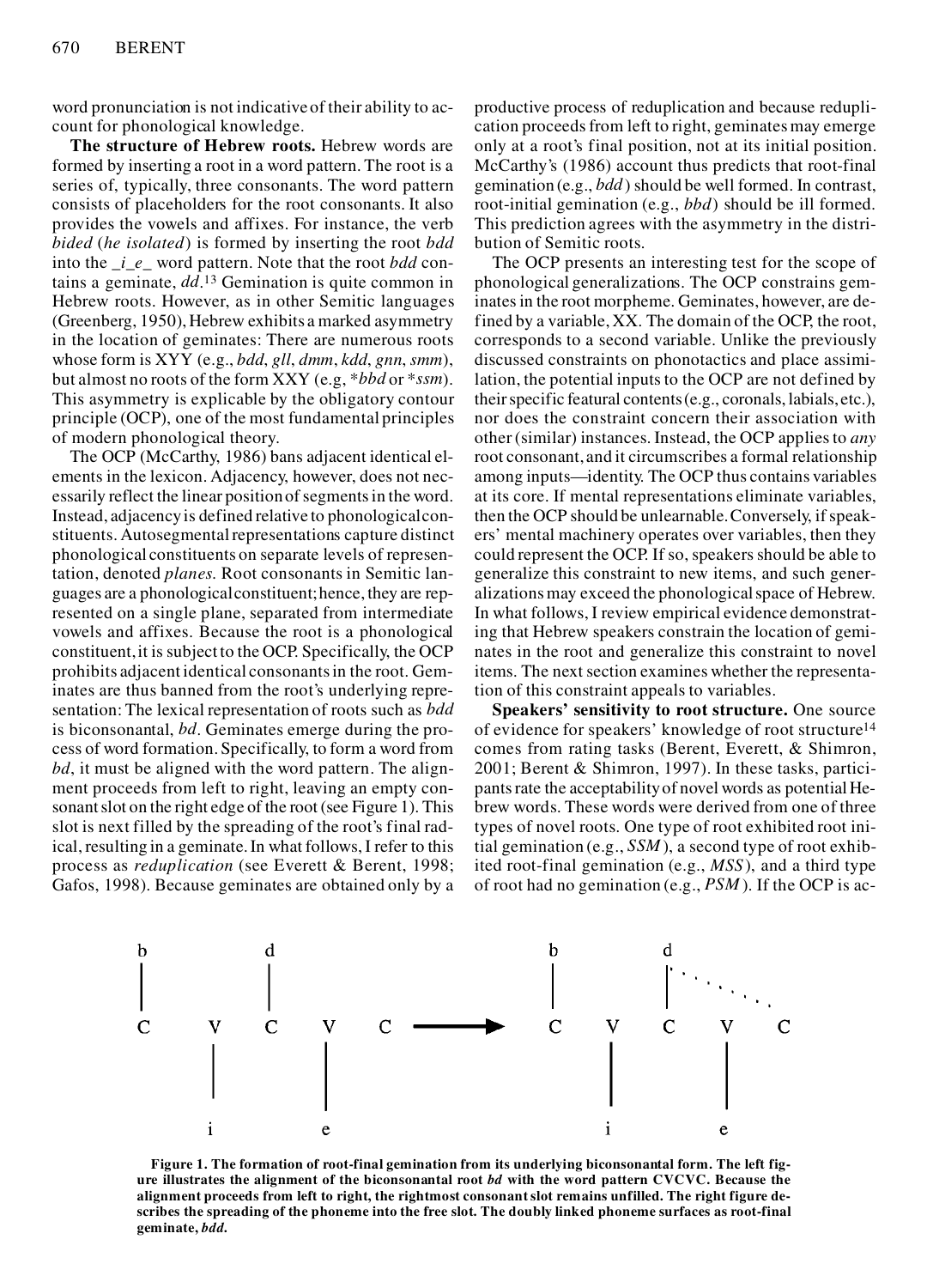**Table 1 An Illustration of the Materials Used in Berent and Shimron (1997)**

| Root Type | Class 1 | Class <sub>2</sub> | Class 3        |
|-----------|---------|--------------------|----------------|
| [ssm]     | Si-SeM  | maS-Si-Mim         | hiS-ta-SaM-tem |
| [mss]     | Mi-SeS  | maM-Si-Sim         | hit-Ma-SaS-tem |
| [psm]     | Pi-SeM  | maP-Si-Mim         | hit-Pa-SaM-tem |

tive, speakers should constrain the location of geminates in the root. Root-initial gemination should be ill formed; hence, words derived from roots with initial gemination (e.g., *SiSeM*15) should be considered less acceptable than words whose roots exhibit final gemination (e.g., *MiSeS*) or no gemination (*PiSeM*).

McCarthy's (1986) account attributes the ill-formedness of *SSM*-type roots to the location of geminates in the root. An alternative explanation, however, may account for the rejection of such items in terms of the location of geminate bigrams in the word. For instance, the rejection of the word *SiSeM* may reflect the unacceptability of the letter combination *SiS* word-initially. To secure the conclusion that the constraint on the location of geminates concerns *root*structure, rather than merely *word* structure, we varied the location of geminates in the word by conjugating the roots in three different classes of word patterns (see Table 1). In the first class of word patterns, the root is not affixed. Consequently, the location of geminates in the root is predictable from its word structure. In contrast, in the second and third classes, the root was "sandwiched" between a prefix and a suffix. Thus, the location of geminates in the root cannot be inferred from their word position. For instance, the word *histasamtem* (from the root *SSM*) contains root-initial geminates, but the geminates are not word initial, nor are they adjacent in the word's surface structure. If speakers are merely sensitive to the location of geminates in the word, then they should not reject words such as *hiStaSaMtem*, relative to their controls (e.g., *hit-MaSaStem* and *hitPaSaMtem*). In contrast, if speakers are sensitive to root structure, then they should consider rootinitial geminates unacceptable in each of the three word classes, regardless of their morphological structure. The results of the rating studies strongly support the representation of the root. Root-initial gemination was rated significantly lower than either root-final gemination or no-gemination controls (Berent, Marcus, Shimron, & Gafos, in press; Berent & Shimron, 1997). Importantly, this finding emerged in each of the word classes, regardless of the location of geminates in the word. Thus, the domain defining the constraint on geminates is clearly the root.

Converging evidence for the representation of root structure is provided by a production task (Berent, Everett, & Shimron, 2001). In this task, participants were given a novel test root consisting of only two consonants (e.g., *sm*). Their task was to conjugate the test root by analogy to an existing word (e.g., conjugate *sm* in analogy to *pa*?*al*16). To accomplish this task, participants must analyze the morphological structure of the exemplar, delete its root (e.g., *p*?*l* ), and replace it with the test

root. In doing so, however, participants are faced with an alignment problem: The word pattern calls for three root radicals, but the test root includes only two. We examined how participants solve the alignment problem. According to McCarthy (1986), participants routinely form triliteral roots by rightward reduplication of underlying biconsonantal representations. If so, speakers should solve the alignment problem by reduplicating one of the root's radicals. Furthermore, they should be more likely to reduplicate the root's final radical (e.g.,  $sm \rightarrow smm$ ) than its initial radical (e.g.,  $sm \rightarrow ssm$ ). Our results strongly support this prediction. Responses exhibiting root-initial geminates were extremely rare (less than 1%) and were far less frequent than responses exhibiting root-final geminates (47% of the total responses). Importantly, the same asymmetry emerged regardless of the location of geminates in the word. In accordance with the rating results, the preference for root-final over root-initial gemination was maintained when the root was highly affixed.

The evidence for root structure in rating and production tasks cannot be attributed to metalinguistic strategies in the performance of off-line tasks. First, participants are typically unaware of the constraint on root structure and are unable to explain the unacceptability of words with rootinitial geminates (Berent & Shimron, 1997). Second, the findings obtained in rating and production replicate in online tasks. For instance, nonwords whose roots manifest initial gemination are rejected faster than nonwords with root-final gemination controls in the lexical decision task (Berent, Shimron, & Vaknin, 2001). In fact, speakers encode the location of geminates even when reading clearly impairs task performance, as in the Stroop task (Berent, Bibi, & Tzelgov, 2000). The ill-formedness of roots with initial geminates reduces the Stroop interference: Noncolor words whose roots manifest initial geminates (e.g., *ssm*) result in faster color naming, relative to words with root-final geminates (e.g., *smm*). As with the previous tasks, the constraint on root gemination emerged in the Stroop and lexical decision tasks across numerous positions of the root in the word. These results suggest that the computation of the root's structure may be automatic.

**Does the constraint on root structure appeal to mental variables?**The experimental results indicate that speakers possess knowledge concerning the location of geminates in the root and that this knowledge extends to novel roots. McCarthy (1986) accounts for these findings by appealing to two variables. One variable is the root morpheme. A second variable is *any segment X*, a variable implicated in the representation of identity, XX. Although the findings reviewed so far are clearly compatible with this proposal, they do not require the representation of mental variables. Proponents of the pattern associator hypothesis may argue that a constraint on root structure is learnable from exposure to Hebrew words; hence, the constraint on root geminates may not be fundamentally distinct from the phonotactic and place assimilation constraints reviewed earlier. In the absence of computational models for the OCP, this claim cannot be ruled out. A closer inspection of the experimental findings, however,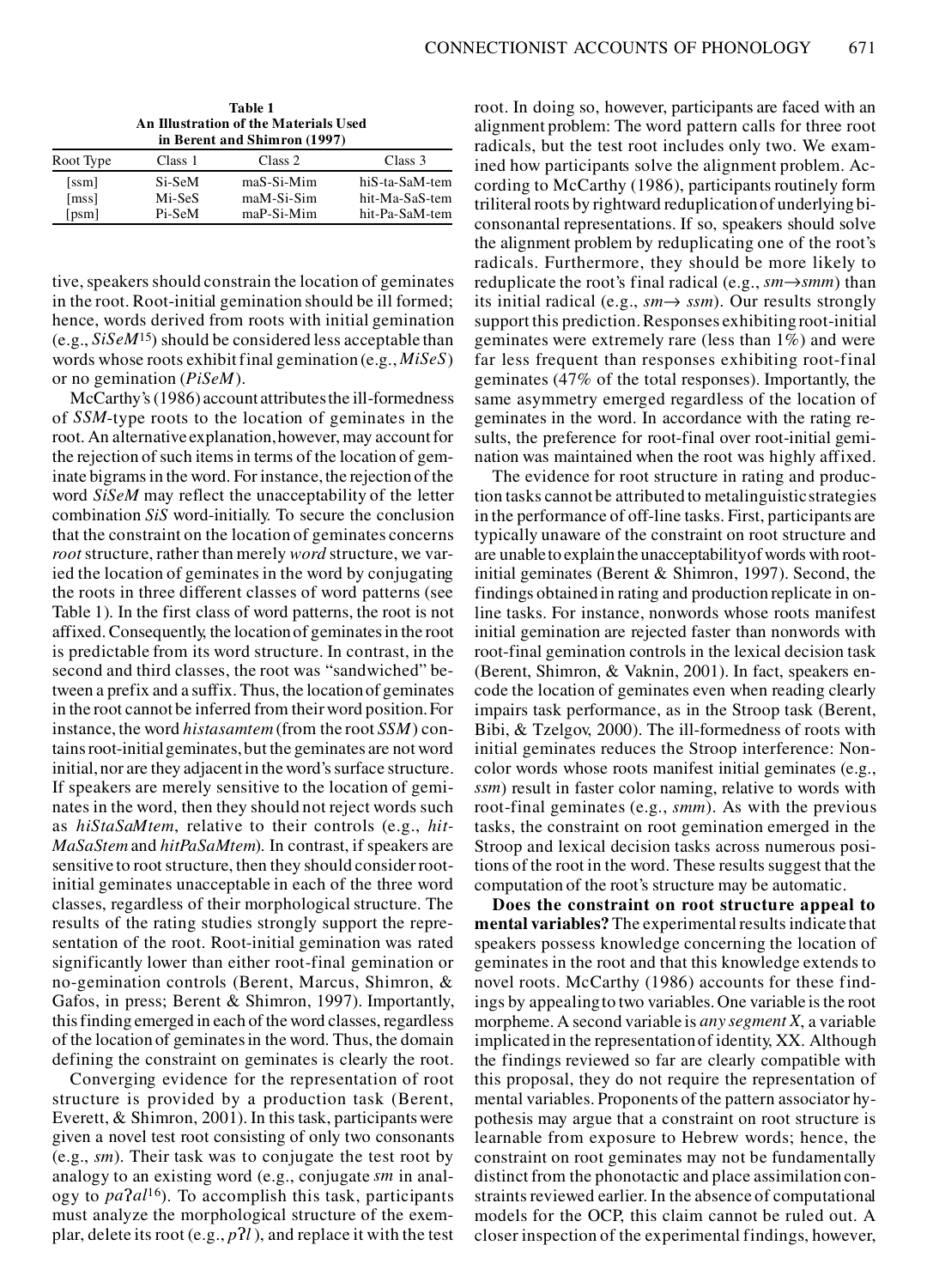suggests that this phenomenon presents a challenge to the pattern associator hypothesis.

To capture the behavior of Hebrew speakers, pattern associators must learn to constrain the location of identical consonants in the root without representing either the root or identity. To define the domain of the constraint on geminates, pattern associators must decompose root tokens from words, treat these root tokens as a class, and abstract the regularities among its members—a large set of dissimilar objects sharing no common orthographic, phonological, or semantic properties. The success of pattern associators on each of these tasks remains to be demonstrated.17 Let us assume, however, that a pattern associator is presented with all instances of existing Hebrew roots. Could the model learn the constraint on the location of geminates and generalize it to novel roots in a manner that matches native speakers' performance?

On a cursory examination, the constraint on root structure appears easy to discern from the statistical structure of Hebrew roots. Because geminates are ill formed rootinitially, the frequency of root-initial geminate bigrams (e.g., *ss*m) is typically lower than that of root-final bigrams (e.g., m*ss*). The unacceptability of root-initial geminates could thus reflect the statistical structure of Hebrew roots, not specifically identity—a formal property defined over a variable. An inspection of the experimental findings, however, provides various indications that speakers are sensitive to the identity of geminates.

1. *The frequency of geminate versus addition responses*. One piece of evidence indicating the representation of identity comes from the production task. When participants produce a triliteral root from a biconsonantal input (e.g., *sm*), their responses normally exhibit a geminate at the end of the root (e.g., *smm*), but not in its beginning (e.g., *ssm*). The production of geminates is easily explained as reduplication: an operation that copies a variable and is blind to the content of specific segments. An alternative account, however, may attribute the formation of geminates to an associative process of segment addition. On this view, the formation of geminates (e.g.,  $sm \rightarrow smm$ ) is indistinguishable from the formation of nongeminate response (e.g.,  $sm \rightarrow$ *sml*)—the rate of geminate responses and their location are merely a by-product of the statistical structure of the Hebrew language. To examine this explanation, we (Berent, Everett, & Shimron, 2001) calculated the expected rate of geminate versus nongeminate responses from the distributionof existing Hebrew roots. The predicted rate that the addition of a segment results in a root-final geminate versus nonidentical segment for our materials is 4.9%. In contrast, the observed rate of root-final geminates, relative to the addition of a new segment, is 329%. Geminate formation is thus inexplicable by bigram frequency.

2. *The effect of counterexamples*. Additional evidence against a statistical explanation concerns the effect of counterexamples to the OCP. Hebrew has a few roots whose structure violates the OCP, two of which are highly productive and familiar (*mmn*, financed; *mmsh*, realize).

Both of these roots begin with the geminate *mm*; hence, this geminate is quite frequent root-initially. If the avoidance of root-initial geminates was due to the rarity of these geminate bigrams, this pattern should be reduced for roots where the initial bigram is frequent. To test this prediction, Berent, Everett, & Shimron (2001) examined the production of triliteral roots from biconsonantal roots that are analogous to OCP violations (*mg*). These items exhibited a clear asymmetry in the production of geminates: 46% of the responses to roots analogous to counterexamples manifested root-final gemination, whereas fewer than 0.5% of the responses exhibited root-initial gemination (for comparison, roots that are not analogous to counterexamples yielded root-final vs. root-initial gemination in 47.8% and 0% of the responses, respectively).

3. *The distinction between geminates and nongeminate controls*. The findings from the production task demonstrate that the formation of geminates is inexplicable by their frequency in the language. Additional evidence from lexical decision demonstrates that speakers can discriminate between geminate and nongeminate bigrams even when they are closely matched on their statistical structure. If speakers form root-final geminates by reduplication, their presence may signal a grammatical operation and, hence, strengthen the appearance of such stimuli as "wordlike." Supporting this prediction, nonwords generated from novel roots with final geminates (e.g., *smm*) were more difficult to reject in lexical decision, as compared with no-gemination controls (e.g., *psm*) that were matched for bigram frequency (Berent, Shimron, & Vaknin, 2001). These findings emerged in three different experiments that varied the location of geminates in the word (e.g., *SiSeM*, *SiSaSMti*, *hiStaSaMti*). These results suggest that speakers represent the formal structure of geminates—namely, their identity.

In summary, Hebrew speakers generalize the constraint on root structure to novel roots, and this generalization is robust with respect to the content of specific geminate bigrams and their frequency in the language. In contrast to humans, pattern associators are highly sensitive to statistical structure (e.g., Daugherty & Seidenberg, 1992; Plunkett & Marchman, 1993; Rumelhart & McClelland, 1986). The behavior of Hebrew speakers implicates a mental operation that applies to variables, rather than an association among specific instances. If the constraint on root structure is insensitive to the phonological properties of specific exemplars, it may generalize to novel phonemes, including novel phonological features. The findings of Berent et al. (in press) support this prediction. Marcus's (1998b, 2001) analysis suggests that such generalization should fall beyond the scope of pattern associators that eschew variables.

#### **Conclusions and Caveats**

Connectionist accounts of reading aloud have gained considerable success. Proponents of the pattern associator hypothesis interpret this success as evidence for the adequacy of reading models as accounts of language. This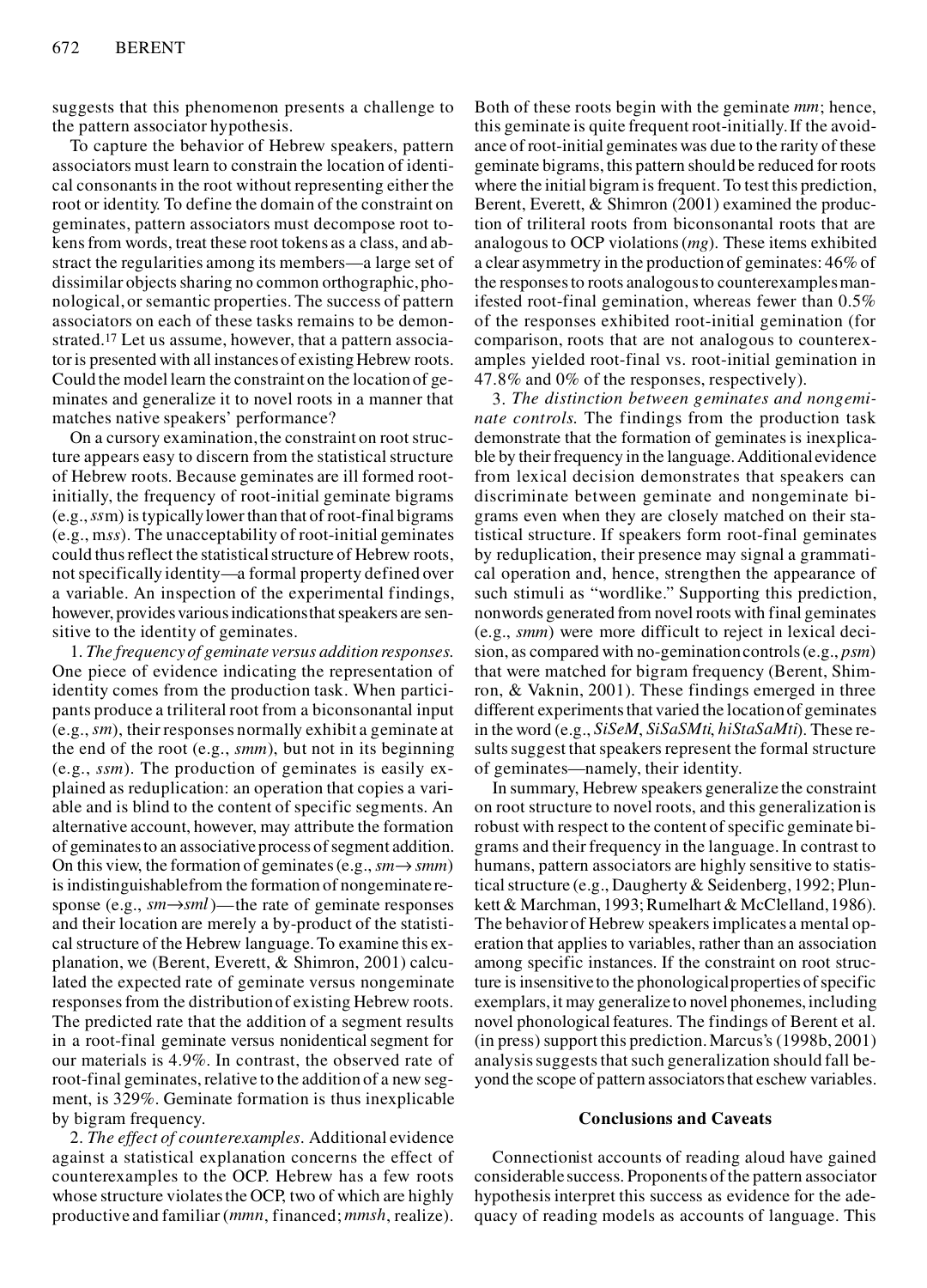claim, however, assumes that the scope of the generalizations in these two domains is comparable and that neither requires generalizing outside the training space. An inspection of the mapping of graphemes to phonemes supports this conclusion. GPCs do not appeal to variables, and speakers are highly sensitive to their statistical structure. The previous discussion also identified two linguistic phonological phenomena that may be adequately captured by pattern associators—namely, syllable phonotactic constraints and coronal assimilation.The mapping of graphemes to phonemes thus resembles *some* phonological manifestations insofar as they exclude variables; hence, they do not require generalizing beyond the training space. Such phenomena are indeed modeled successfully by eliminative connectionism. Although certain phonological processes are associative in nature, other processes clearly appeal to variables. OCP effects are a case in point. The existing experimental evidence suggests that Hebrew speakers generalize the constraint on root structure in a manner that is independent of the statistical structure of the Hebrew language. In view of the known sensitivity of pattern associators to statistical regularities, such findings may not be easily captured by eliminative connectionism. Thus, despite the excellent performance of eliminative connectionist accounts of reading, their success in fully modeling linguistic competence is uncertain.

I would like to conclude my commentary by proposing a few caveats. My claim that some phonological generalizations appeal to variables is based on a single case study. The scope of generalizations in this area clearly requires further experimental and computational research. Furthermore, sorting generalizations as falling within or outside the training space may not be trivial. The scope of phonological generalizations depends on the hypothesized space of phonological features and must be independently motivated. At present, my claim that certain phonological generalizations extend beyond the training space (and beyond the reach of eliminative connectionism) remains inconclusive. No doubt, the boundary conditions on phonological generalizations may be difficult to establish. It is precisely these boundaries, however, that are crucial for understanding the nature of mental architecture. Although pattern associator accounts of word reading, phonotactics, and coronal assimilation should be commended for their success, these cases might not allow exploring the boundaries of phonological generalizations. Phonological generalizations whose linguistic formulation appeals to variables may be far more informative for examining these questions.

Another clarification concerns the notion of *eliminative connectionist* and *dual-route* models. I claim that eliminative connectionism may be unable to fully account for phonological competence. Eliminative connectionism, however, is but a small subset of connectionism; hence, its shortcomings should not be interpreted as criticism of connectionism as a whole. Likewise, one should not interpret the criticism of symbolic accounts of reading as an attack on dual-route models. My discussion of word pronunciation was intentionally limited to a single aspect of dual-route models—namely, the assumption that GPCs are achieved by a symbolic process. However, there is nothing in the assumption of separate routes that requires the computation of GPCs by a symbolic process. Thus, the rejection of this particular assumption does not require the rejection of dual-route models. Dual-route models embody additional assumptions regarding the distinction between storage and computation and the segregation of the neural pathways implementing these functions, assumptions supported by independent empirical evidence. Their evaluation falls beyond the scope of this discussion.

The exclusive focus on GPCs also limits the evaluation of connectionist accounts of word pronunciation. The conclusion that GPCs are learnable by an associative process falls short of demonstrating that phonological representations assembled in word reading eliminate variables. The formation of adequate phonological representations may go far beyond the mapping of letters to sounds. Indeed, Plaut et al. (1996) clearly acknowledge that the success of their model largely stems from their representational scheme: the distinction between the units assigned to a segment depending on its syllabic position (onset, nucleus, or coda). Because the implementation of syllable structure is critical for this model's success, it cannot be considered as evidence for the absence of variables in the representation of printed words (see also Zorzi et al., 1998). In fact, the emergence of OCP effects in on-line reading (Berent et al., 2000; Berent, Shimron, & Vaknin, 2001) strongly supports the role of variables in assembled phonological representations.

More generally, reading ability may not be independent of linguistic competence (Berent & Perfetti, 1995; Perfetti, 1985). The success of current eliminative connectionist accounts of word reading indicates that phonology assembly, like some aspects of linguistic performance, is highly sensitive to the statistical structure of instances. Such sensitivity is the hallmark of an associative process. However, if phonology assembly is constrained by linguistic competence, an account of phonology assembly may be ultimately required to represent variables as well. The implementation of operations over variables may be necessary for a complete account for reading as a linguistic skill.

#### **REFERENCES**

- ALEGRE, M., & GORDON, P. (1996). Red rats eater exposes recursion in children's word formation. *[Cognition](http://www.ingentaconnect.com/content/external-references?article=/0010-0277^28^2960L.65[aid=2185410])*, **60**, 65-82.
- ALTMANN, G., & DIENES, Z. (1999). Rule learning by seven-month-old infants and neural networks. *[Science](http://www.ingentaconnect.com/content/external-references?article=/0036-8075^28^29284L.977[aid=2185411])*, **284**, 977.
- ANDREWS, S. (1982). Phonological recoding: Is the regularity effect consistent? *[Memory & Cognition](http://www.ingentaconnect.com/content/external-references?article=/0090-502X^28^2910L.565[aid=299385])*, **10**, 565-575.
- ANS, B., CARBONNEL, S., & VALDOIS, S.(1998). A connectionist multipletrace memory model for polysyllabic word reading. *[Psychological](http://www.ingentaconnect.com/content/external-references?article=/0033-295X^28^29105L.678[aid=785370]) Review*, **105**[, 678-723.](http://www.ingentaconnect.com/content/external-references?article=/0033-295X^28^29105L.678[aid=785370])
- ARCHANGELI, D., & LANGENDOEN, L. (1997). *Optimality theory*. Oxford: Blackwell.
- AVERY, P., & RICE, K. (1989). Segment structure and coronal underspecification. *[Phonology](http://www.ingentaconnect.com/content/external-references?article=/0952-6757^28^296L.179[aid=2185412])*, **6**, 179-200.
- BALOTA, D., & SPIELER, D. (1998). The utility of item-level analyses in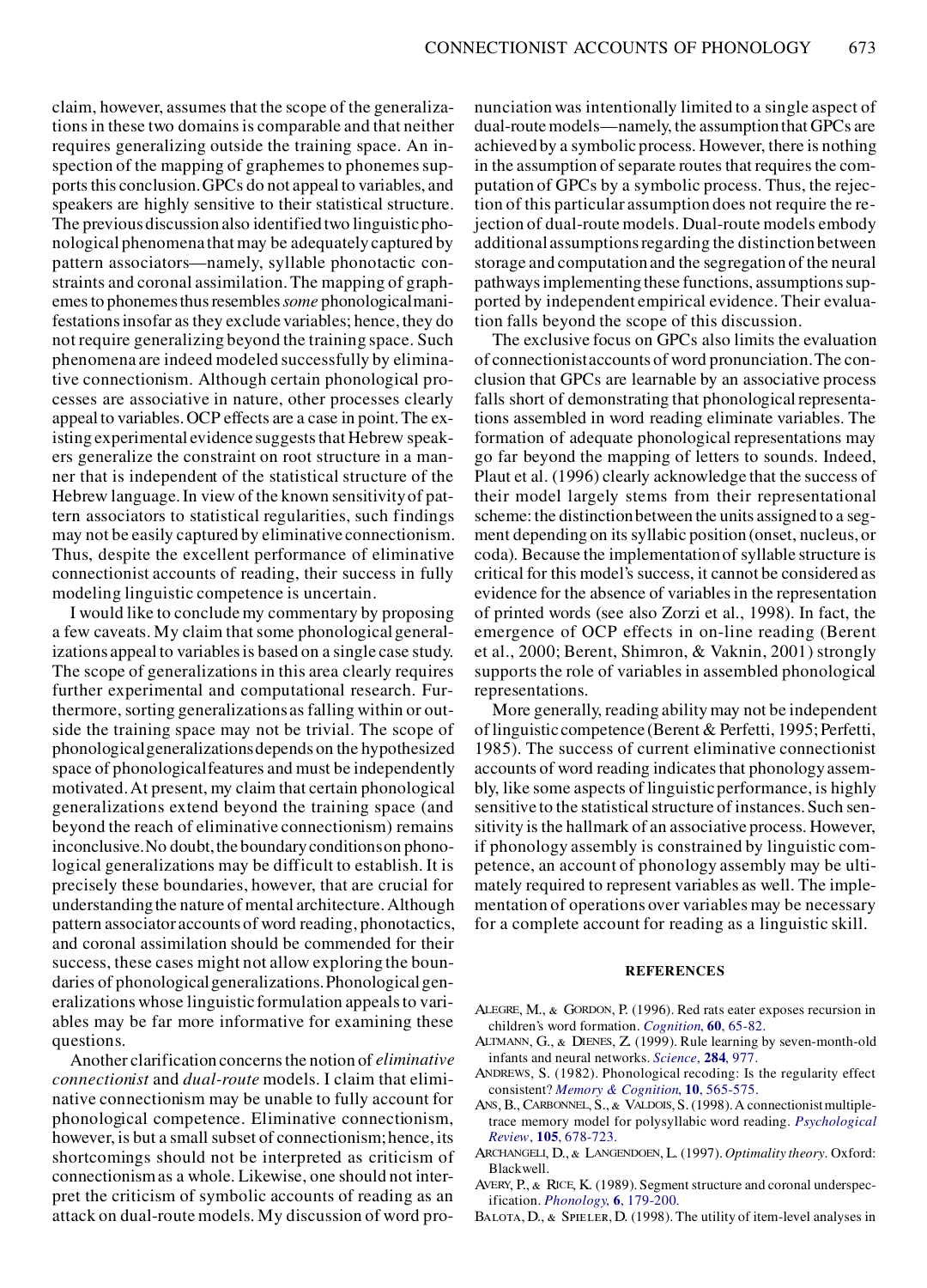model evaluation: A reply to Seidenberg and Plaut. *[Psychological](http://www.ingentaconnect.com/content/external-references?article=/0956-7976^28^299L.238[aid=2185413]) Science*, **9**[, 238-240.](http://www.ingentaconnect.com/content/external-references?article=/0956-7976^28^299L.238[aid=2185413])

- Berent, I., Bibi, U., & Tzelgov, J. (2000, November). *The autonomous computation of linguistic structure in reading: Evidence from the Stroop task*. Paper presented at the 41st Annual Meeting of the Psychonomic Society, New Orleans.
- BERENT, I., EVERETT, D., & SHIMRON, J. (2001). Do phonological representations specify variables? Evidence from the obligatory contour principle. *[Cognitive Psychology](http://www.ingentaconnect.com/content/external-references?article=/0010-0285^28^2942L.1[aid=2185414])*, **42**, 1-60.
- Berent, I., Marcus, G., Shimron, J., & Gafos, A. (in press). The scope of linguistic generalizations: Evidence from Hebrew word formation. *Cognition*.
- BERENT, I., & PERFETTI, C. A. (1995). A rose is a REEZ: The two cycles model of phonology assembly in reading English. *[Psychological Re](http://www.ingentaconnect.com/content/external-references?article=/0033-295X^28^29102L.146[aid=297895])view*, **102**[, 146-184.](http://www.ingentaconnect.com/content/external-references?article=/0033-295X^28^29102L.146[aid=297895])
- Berent, I., Pinker, S., & Shimron, J. (1999). Default nominal inflection in Hebrew: Evidence for mental variables. *[Cognition](http://www.ingentaconnect.com/content/external-references?article=/0010-0277^28^2972L.1[aid=1177019])*, **72**, 1-44.
- BERENT, I., & SHIMRON, J. (1997). The representation of Hebrew words: Evidence from the obligatory contour principle. *[Cognition](http://www.ingentaconnect.com/content/external-references?article=/0010-0277^28^2964L.39[aid=2185415])*, **64**, 39-72.
- BERENT, I., SHIMRON, J., & VAKNIN, V. (2001). Phonological constraints on reading: Evidence from the obligatory contour principle. *[Journal](http://www.ingentaconnect.com/content/external-references?article=/0749-596X^28^2944L.644[aid=2185416]) [of Memory & Language](http://www.ingentaconnect.com/content/external-references?article=/0749-596X^28^2944L.644[aid=2185416])*, **44**, 644-665.
- Besner, D. (1999). Basic processes in reading: Multiple routines in localist and connectionist models. In P. A. McMullen & R. M. Klein (Eds.), *Converging methods of understanding reading and dyslexia* (pp. 413-458). Cambridge, MA: MIT Press.
- Besner, D., Twilley, L., McCann, R., & Seergobin, K. (1990). On the association between connectionism and data: Are a few words nec essary? *[Psychological Review](http://www.ingentaconnect.com/content/external-references?article=/0033-295X^28^2997L.432[aid=303038])*, **97**, 432-446.
- BROWMAN, C. P., & GOLDSTEIN, L. (1989). Articulatory gestures as phonological units. *[Phonology](http://www.ingentaconnect.com/content/external-references?article=/0952-6757^28^296L.201[aid=214057])*, **6**, 201-251.
- BULLINARIA, J. A. (1997). Modeling reading, spelling, and past tense learning with artificial neural networks. *[Brain & Language](http://www.ingentaconnect.com/content/external-references?article=/0093-934X^28^2959L.236[aid=1158240])*, **59**, 236-266.
- Chomsky, N., & Halle, M. (1968). *The sound pattern of English*. New York: Harper & Row.
- Clahsen, H. (1999). Lexical entries and rules of language: A multidisciplinary study of German inflection. *[Behavioral & Brain Sci](http://www.ingentaconnect.com/content/external-references?article=/0140-525X^28^2922L.991[aid=303811]) ences*, **22**[, 991-1060.](http://www.ingentaconnect.com/content/external-references?article=/0140-525X^28^2922L.991[aid=303811])
- Coltheart, M. (1978). Lexical access in simple reading tasks. In G. Underwood (Ed.), *Strategies of information processing* (pp. 151-216). London: Academic Press.
- Coltheart, M., Curtis, B., Atkins, P., & Haller, M. (1993). Models of reading aloud: Dual-route and parallel-distributed processing approaches. *[Psychological Review](http://www.ingentaconnect.com/content/external-references?article=/0033-295X^28^29100L.589[aid=146486])*, **100**, 589-608.
- DAUGHERTY, K., & SEIDENBERG, M. (1992). Rules or connections? The past tense revisited. *Proceedings of the 14th Annual Conference of the Cognitive Science Society* (pp. 259-264). Hillsdale, NJ: Erlbaum.
- DELL, G., JULIANO, C., & GOVINDIEE, A. (1993). Structure and content in language production: A theory of frame constraints in phonological speech errors. *[Cognitive Science](http://www.ingentaconnect.com/content/external-references?article=/0364-0213^28^2917L.149[aid=302856])*, **17**, 149-195.
- Eimas, P. (1999). Do infants learn grammar with algebra or statistics? *[Sci](http://www.ingentaconnect.com/content/external-references?article=/0036-8075^28^29284L.433[aid=2185417]) ence*, **284**[, 433.](http://www.ingentaconnect.com/content/external-references?article=/0036-8075^28^29284L.433[aid=2185417])
- Elman, J. (1993). Learning and development in neural networks: The importance of starting small. *[Cognition](http://www.ingentaconnect.com/content/external-references?article=/0010-0277^28^2948L.71[aid=297008])*, **48**, 71-99.
- Elman, J., Bates, E., Johnson, M., Karmiloff-Smith, A., Parisi, D., & Plunkett, K. (1996). *Rethinking innateness: A connectionist perspective on development*. Cambridge, MA: MIT Press.
- EVERETT, D. L., & BERENT, I. (1998). An experimental approach to the OCP: Evidence for violable identity constraints in Hebrew roots. *Rutgers Optimality Archive*. Available <http://ruccs.rutgers.edu/roa.html> (ROA-235).
- FODOR, J., & PYLYSHYN, Z. (1988). Connectionism and cognitive architecture: A critical analysis. *[Cognition](http://www.ingentaconnect.com/content/external-references?article=/0010-0277^28^2928L.3[aid=57287])*, **28**, 3-71.
- Fowler, C. A. (1993). Phonological and articulatory characteristics of spoken language. In G. Blasken, J. Dittman, H. Grimm, J. Marshall, & C.-W. Wallesch (Eds.), *Linguistic disorders and pathologies: An international handbook*. Berlin: Walter de Gruyter.
- GAFOS, D. (1998). Eliminating long-distance consonantal spreading. [Nat](http://www.ingentaconnect.com/content/external-references?article=/0167-806X^28^2916L.223[aid=213936])*[ural Language & Linguistic Theory](http://www.ingentaconnect.com/content/external-references?article=/0167-806X^28^2916L.223[aid=213936])*, **16**, 223.
- GAFOS, D. (1999). The articulatory basis of locality in phonology. New York: Garland.
- Gaskell, M., Hare, M., & Marslen-Wilson, W. (1995). A connectionist model of phonological representation in speech perception. *[Cogni](http://www.ingentaconnect.com/content/external-references?article=/0364-0213^28^2919L.407[aid=1794876])[tive Science](http://www.ingentaconnect.com/content/external-references?article=/0364-0213^28^2919L.407[aid=1794876])*, **19**, 407-439.
- Gaskell, M., & Marslen-Wilson, W. (1996). Phonological variation and interference in lexical access. *[Journal of Experimental Psychology:](http://www.ingentaconnect.com/content/external-references?article=/0096-1523^28^2922L.144[aid=297465]) [Human Perception & Performance](http://www.ingentaconnect.com/content/external-references?article=/0096-1523^28^2922L.144[aid=297465])*, **22**, 144-158.
- GLUSHKO, R. (1979). The organization and activation of orthographic knowledge in reading aloud. *[Journal of Experimental Psychology:](http://www.ingentaconnect.com/content/external-references?article=/0096-1523^28^295L.674[aid=211102]) [Human Perception & Performance](http://www.ingentaconnect.com/content/external-references?article=/0096-1523^28^295L.674[aid=211102])*, **5**, 674-691.
- GORDON, P. (1985). Level ordering in lexical development. *[Cognition](http://www.ingentaconnect.com/content/external-references?article=/0010-0277^28^2921L.73[aid=303296])*, 21, [73-93.](http://www.ingentaconnect.com/content/external-references?article=/0010-0277^28^2921L.73[aid=303296])
- Greenberg, J. (1950). The patterning of morphemes in Semitic. *Word*, **4**, 196-208.
- HAHN, U., & NAKISA, R. S. (2000). German inflection: Single route or dual route? *[Cognitive Psychology](http://www.ingentaconnect.com/content/external-references?article=/0010-0285^28^2941L.313[aid=2185418])*, **41**, 313-360.
- HAMMOND, M. (1997). Optimality theory of prosody. In D. Archangeli & L. Langendoen (Eds.), *Optimality theory* (pp. 33-58). Oxford: Blackwell.
- Hammond, M. (1999). *The phonology of English*. Oxford: Oxford University Press.
- Hare, M., & Elman, J. (1995). Learning and morphological change. *[Cog](http://www.ingentaconnect.com/content/external-references?article=/0010-0277^28^2956L.61[aid=303263])nition*, **56**[, 61-98.](http://www.ingentaconnect.com/content/external-references?article=/0010-0277^28^2956L.61[aid=303263])
- HARM, M. W., & SEIDENBERG, M. S. (1999). Phonology, reading acquisition, and dyslexia: Insights from connectionist models. *[Psychological](http://www.ingentaconnect.com/content/external-references?article=/0033-295X^28^29106L.491[aid=853002]) Review*, **106**[, 491-528.](http://www.ingentaconnect.com/content/external-references?article=/0033-295X^28^29106L.491[aid=853002])
- HUMMEL, J. E., & HOLYOAK, K. J. (1997). Distributed representations of structure: A theory of analogical access and mapping. *[Psychological](http://www.ingentaconnect.com/content/external-references?article=/0033-295X^28^29104L.427[aid=310279]) Review*, **104**[, 427-466.](http://www.ingentaconnect.com/content/external-references?article=/0033-295X^28^29104L.427[aid=310279])
- Jacobson, R., Fant, C., & Halle, M. (1963). *Preliminaries to speech analysis*. Cambridge, MA: MIT Press.
- JARED, D. (1997). Spelling-sound consistency affects the naming of highfrequency words. *[Journal of Memory & Language](http://www.ingentaconnect.com/content/external-references?article=/0749-596X^28^2936L.505[aid=298820])*, **36**, 505-529.
- JARED, D., MCRAE, K., & SEIDENBERG, M. (1990). The basis of consistency effects in word-naming. *[Journal of Memory & Language](http://www.ingentaconnect.com/content/external-references?article=/0749-596X^28^2929L.687[aid=307550])*, **29**, [687-715.](http://www.ingentaconnect.com/content/external-references?article=/0749-596X^28^2929L.687[aid=307550])
- Kenstowicz, M. (1994). *Phonology in generative grammar*. Cambridge, MA: Blackwell.
- KIM, J., MARCUS, G., PINKER, S., HOLLANDER, M., & COPPOLA, M. (1994). Sensitivity of children's inflection to grammatical structure. *[Journal of](http://www.ingentaconnect.com/content/external-references?article=/0305-0009^28^2921L.179[aid=2185419]) [Child Language](http://www.ingentaconnect.com/content/external-references?article=/0305-0009^28^2921L.179[aid=2185419])*, **21**, 179-209.
- Kim, J., Pinker, S., Prince, A., & Prasada, S. (1991). Why no mere mortal has ever flown out to center field. *Cognitive Science*, **15**, 173- 218.
- LAHIRI, A., & MARSLEN-WILSON, W. (1991). The mental representation of lexical forms: A phonological approach to the recognition lexicon. *[Cog](http://www.ingentaconnect.com/content/external-references?article=/0010-0277^28^2938L.245[aid=303497])nition*, **38**[, 245-294.](http://www.ingentaconnect.com/content/external-references?article=/0010-0277^28^2938L.245[aid=303497])
- Marcus, G. F. (1998a). Can connectionism save constructivism? *[Cogni](http://www.ingentaconnect.com/content/external-references?article=/0010-0277^28^2966L.153[aid=303749])tion*, **66**[, 153-182.](http://www.ingentaconnect.com/content/external-references?article=/0010-0277^28^2966L.153[aid=303749])
- Marcus, G. F. (1998b). Rethinking eliminative connectionism. *[Cognitive](http://www.ingentaconnect.com/content/external-references?article=/0010-0285^28^2937L.243[aid=303750]) [Psychology](http://www.ingentaconnect.com/content/external-references?article=/0010-0285^28^2937L.243[aid=303750])*, **37**, 243-282.
- Marcus, G. F. (1999a). Connectionism: With or without rules? *[Trends in](http://www.ingentaconnect.com/content/external-references?article=/1364-6613^28^293L.168[aid=2185420]) [Cognitive Sciences](http://www.ingentaconnect.com/content/external-references?article=/1364-6613^28^293L.168[aid=2185420])*, **3**, 168-170.
- Marcus, G. F. (1999b). Response: Do infants learn grammar with algebra or statistics? *[Science](http://www.ingentaconnect.com/content/external-references?article=/0036-8075^28^29284L.433[aid=2185417])*, **284**, 433.
- Marcus, G. F. (1999c). Response: Technical comments—Rule learning by seven-month-old infants and neural networks. *[Science](http://www.ingentaconnect.com/content/external-references?article=/0036-8075^28^29284L.977[aid=2185411])*, **284**, 977.
- Marcus, G. F. (2001). *The algebraic mind: Integrating connectionism and cognitive science*. Cambridge, MA: MIT Press.
- Marcus, G. F., Brinkmann, U., Clahsen, H., Wiese, R., & Pinker, S. (1995). German inflection: The exception that proves the rule. *[Cogni](http://www.ingentaconnect.com/content/external-references?article=/0010-0285^28^2929L.189[aid=303093])[tive Psychology](http://www.ingentaconnect.com/content/external-references?article=/0010-0285^28^2929L.189[aid=303093])*, **29**, 189-256.
- McCarthy, J. (1986). OCP effects: Gemination and antigemination. *[Lin](http://www.ingentaconnect.com/content/external-references?article=/0024-3892^28^2917L.207[aid=211086])[guistic Inquiry](http://www.ingentaconnect.com/content/external-references?article=/0024-3892^28^2917L.207[aid=211086])*, **17**, 207-263.
- McClelland, J. L., & Plaut, D. C. (1999). Does generalization in infant learning implicate abstract algebra-like rules? *[Trends in Cognitive](http://www.ingentaconnect.com/content/external-references?article=/1364-6613^28^293L.166[aid=2185421]) Sciences*, **3**[, 166-168.](http://www.ingentaconnect.com/content/external-references?article=/1364-6613^28^293L.166[aid=2185421])
- Negishi, M.(1999). Rule learning by seven-month-old infants and neural networks. *[Science](http://www.ingentaconnect.com/content/external-references?article=/0036-8075^28^29284L.875[aid=890710])*, **284**, 875.

PERFETTI, C. (1985). *Reading ability*. New York: Oxford University Press.

- Pinker, S. (1991). Rules of language. *Science*, **253**[, 530-535.](http://www.ingentaconnect.com/content/external-references?article=/0036-8075^28^29253L.530[aid=302977])
- Pinker, S. (1994). *The language instinct*. New York: Morrow.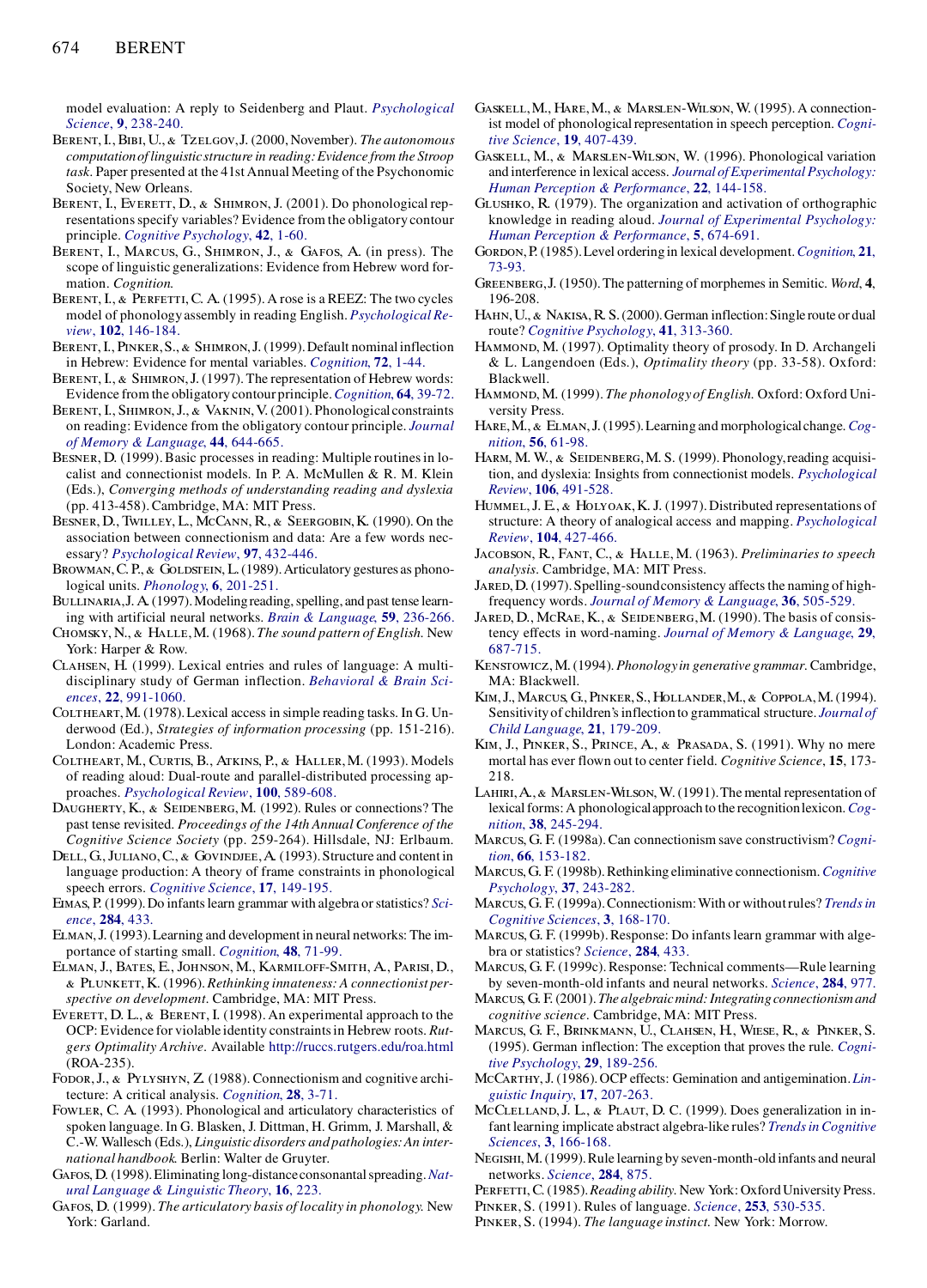- Pinker, S. (1999). *Words and rules: The ingredients of language*. New York: Basic Books.
- Pinker, S., & Prince, A. (1988). On language and connectionism: Analysis of parallel distributed processing model of language acquisition. *[Cognition](http://www.ingentaconnect.com/content/external-references?article=/0010-0277^28^2928L.73[aid=303094])*, **28**, 73-193.
- PLAUT, D. C. (1999). A connectionist approach to word reading and acquired dyslexia: Extension to sequential processing. *[Cognitive Science](http://www.ingentaconnect.com/content/external-references?article=/0364-0213^28^2923L.543[aid=1798254])*, **23**[, 543-568.](http://www.ingentaconnect.com/content/external-references?article=/0364-0213^28^2923L.543[aid=1798254])
- PLAUT, D. C., McCLELLAND, J. L., SEIDENBERG, M. S., & PATTERSON, K. (1996). Understanding normal and impaired word reading: Computational principles in quasi-regular domains. *[Psychological Review](http://www.ingentaconnect.com/content/external-references?article=/0033-295X^28^29103L.56[aid=18515])*, **103**[, 56-115.](http://www.ingentaconnect.com/content/external-references?article=/0033-295X^28^29103L.56[aid=18515])
- PLUNKETT, K., & JUOLA, P. (1999). A connectionist model of English past tense and plural morphology. *[Cognitive Science](http://www.ingentaconnect.com/content/external-references?article=/0364-0213^28^2923L.463[aid=1125065])*, **23**, 463-490.
- PLUNKETT, K., & MARCHMAN, R. (1993). From rote learning to system building: Acquiring verb morphology in children and connectionist nets. *[Cognition](http://www.ingentaconnect.com/content/external-references?article=/0010-0277^28^2948L.21[aid=302980])*, **48**, 21-69.
- PLUNKETT, K., & NAKISA, R. C. (1997). A connectionist model of the Arabic plural system. *[Language & Cognitive Processes](http://www.ingentaconnect.com/content/external-references?article=/0169-0965^28^2912L.807[aid=2185422])*, **12**, 807-836.
- PRASADA, S., & PINKER, S. (1993). Generalization of regular and irregular morphological patterns. *[Language & Cognitive Processes](http://www.ingentaconnect.com/content/external-references?article=/0169-0965^28^298L.1[aid=303095])*, **8**, 1-56.
- Prince, A., & Smolensky, P. (1993). *Optimality theory: Constraint interaction in generative grammar*[(Tech. Rep. No. CU-CS-696-93). Boulder: University of Colorado, Department of Computer Science. (Tech. Rep. No, TR-2). New Brunswick, NJ: Rutgers University, Rutgers Center for Cognitive Science].
- PRINCE, A., & SMOLENSKY, P. (1997). Optimality: From neural networks to universal grammar. *Science*, **275**[, 1604-1610.](http://www.ingentaconnect.com/content/external-references?article=/0036-8075^28^29275L.1604[aid=212424])
- Rastle, K., & Coltheart, M. (1999). Serial and strategic effects in reading aloud. *[Journal of Experimental Psychology: Human Percep](http://www.ingentaconnect.com/content/external-references?article=/0096-1523^28^2925L.482[aid=299396])[tion & Performance](http://www.ingentaconnect.com/content/external-references?article=/0096-1523^28^2925L.482[aid=299396])*, **25**, 482-503.
- Rosson, M. (1985). The interaction of pronunciation rules and lexical representations in reading aloud. *[Memory & Cognition](http://www.ingentaconnect.com/content/external-references?article=/0090-502X^28^2913L.90[aid=298829])*, **13**, 90-99.
- Rueckl, J., Mikolinski, M., Raveh, M., Miner, C., & Mars, F. (1997). Morphological priming, fragment completion, and connectionist networks. *[Journal of Memory & Language](http://www.ingentaconnect.com/content/external-references?article=/0749-596X^28^2936L.382[aid=303633])*, **36**, 382-405.
- RUMELHART, D. E., & McCLELLAND, J. L. (1986). On learning the past tense of English verbs: Implicit rules or parallel distributed processing? In J. L. McClelland, D. E. Rumelhart, & The PDP Research Group (Eds.), *Parallel distributed processing: Explorations in the microstructure of cognition. Vol. 2: Psychological and biological models*(pp. 216- 271). Cambridge, MA: MIT Press, Bransford Books.
- Russel, K. (1997). Optimality theory and morphology. In D. Archangeli & L. Langendoen (Eds.), *Optimality theory* (pp. 102-133). Oxford: Blackwell.
- SEIDENBERG, M. S. (1987). Sublexical structures in visual word recognition: Access units of orthographic redundancy? In M. Coltheart (Ed.), *Attention and performance XII: The psychology of reading* (pp. 245- 263). Hillsdale, NJ: Erlbaum.
- SEIDENBERG, M. S. (1997). Language acquisition and use: Learning and applying probabilistic constraints. *Science*, **275**[, 1599-1603.](http://www.ingentaconnect.com/content/external-references?article=/0036-8075^28^29275L.1599[aid=303759])
- SEIDENBERG, M. S., & ELMAN, J. (1999). Do infants learn grammar with algebra or statistics? *[Science](http://www.ingentaconnect.com/content/external-references?article=/0036-8075^28^29284L.433[aid=2185417])*, **284**, 433.
- SEIDENBERG, M. S., HASKELL, T., & MACDONALD, M. (1999, November). *Constraints on plurals in compounds: Some implications of compounds research*. Paper presented at the 40th Annual Meeting of the Psychonomic Society, Los Angeles.
- SEIDENBERG, M. S., & MCCLELLAND, J. L. (1989a). A distributed developmental model of word recognition and naming. *[Psychological](http://www.ingentaconnect.com/content/external-references?article=/0033-295X^28^2996L.523[aid=212427]) Review*, **96**[, 523-568.](http://www.ingentaconnect.com/content/external-references?article=/0033-295X^28^2996L.523[aid=212427])
- SEIDENBERG, M. S., & McCLELLAND, J. L. (1989b). More words but still no lexicon: Reply to Besner et al. (1990). *[Psychological Review](http://www.ingentaconnect.com/content/external-references?article=/0033-295X^28^2997L.447[aid=853004])*, **97**, [447-452.](http://www.ingentaconnect.com/content/external-references?article=/0033-295X^28^2997L.447[aid=853004])
- SEIDENBERG, M. S., & PLAUT, D. C. (1998). Evaluating word-reading models at the item level: Matching the grain of theory and data. *[Psychologi](http://www.ingentaconnect.com/content/external-references?article=/0956-7976^28^299L.234[aid=2185423])[cal Science](http://www.ingentaconnect.com/content/external-references?article=/0956-7976^28^299L.234[aid=2185423])*, **9**, 234-237.
- Seidenberg. M. S., Waters, G. S., Barnes, M. A., & Tanenhaus, M. K. (1984). When does irregular spelling or pronunciation influence word recognition? *[Journal of Verbal Learning & Verbal Behavior](http://www.ingentaconnect.com/content/external-references?article=/0022-5371^28^2923L.383[aid=890748])*, **23**, 383-404.
- Shastri, L. (1999). Infants learning algebraic rules. *[Science](http://www.ingentaconnect.com/content/external-references?article=/0036-8075^28^29285L.1673[aid=2185424])*, **285**, 1673- [1674.](http://www.ingentaconnect.com/content/external-references?article=/0036-8075^28^29285L.1673[aid=2185424])
- Smolensky, P. (1995). Constituent structure and explanation in an integrated connectionist/symbolic cognitive architecture. In C. MacDonald & G. MacDonald (Eds.), *Connectionism: Debates on psychological ex planation*, (Vol. 2, pp. 221-290). Oxford: Blackwell.
- Smolensky, P. (1999). Grammar-based connectionist approaches to language. *[Cognitive Science](http://www.ingentaconnect.com/content/external-references?article=/0364-0213^28^2923L.589[aid=2185425])*, **23**, 589-613.
- SPIELER, D., & BALOTA, D. (1997). Bringing computational models of word-naming down to the item level. *[Cognitive Science](http://www.ingentaconnect.com/content/external-references?article=/0364-0213^28^298L.411[aid=2185426])*, **8**, 411-416.
- STEMBERGER, P. (1991). Apparent anti-frequency effects in language production: The addition bias and phonological underspecification. *[Jour](http://www.ingentaconnect.com/content/external-references?article=/0749-596X^28^2930L.161[aid=145905])[nal of Memory & Language](http://www.ingentaconnect.com/content/external-references?article=/0749-596X^28^2930L.161[aid=145905])*, **30**, 161-185.
- STONE, G. O., VANHOY, M., & VAN ORDEN, G. C. (1997). Perception is a twoway street: Feedforward and feedback phonology in visual word recognition. *[Journal of Memory & Language](http://www.ingentaconnect.com/content/external-references?article=/0749-596X^28^2936L.337[aid=967035])*, **36**, 337-359.
- SURPRENANT, A. M., & GOLDSTEIN, L. (1998). The perception of speech gestures. *[Journal of the Acoustical Society of America](http://www.ingentaconnect.com/content/external-references?article=/0001-4966^28^29104L.518[aid=2185427])*, **104**, 518- [529.](http://www.ingentaconnect.com/content/external-references?article=/0001-4966^28^29104L.518[aid=2185427])
- TARABAN, R., & McCLELLAND, J. L. (1987). Conspiracy effects in word pronunciation. *[Journal of Memory & Language](http://www.ingentaconnect.com/content/external-references?article=/0749-596X^28^2926L.608[aid=303088])*, **26**, 608-631.
- Tesar, B., & Smolensky, P. (2000). *Learnability in optimality theory*. Cambridge, MA: MIT Press.
- Treiman, R., Mullennix, J., Bijeljac-Babic, R., & Richmond- WELTY, D. (1995). The special role of rimes in the description, use, and acquisition of English orthography. *[Journal of Experimental Psychology:](http://www.ingentaconnect.com/content/external-references?article=/0096-3445^28^29124L.107[aid=19754]) General*, **124**[, 107-136.](http://www.ingentaconnect.com/content/external-references?article=/0096-3445^28^29124L.107[aid=19754])
- ULLMAN, M. (1999). Acceptability ratings of regular and irregular pasttense forms: Evidence for a dual-system model of language from word frequency and phonological neighborhood effects. *[Language & Cog](http://www.ingentaconnect.com/content/external-references?article=/0169-0965^28^2914L.15[aid=2185428])[nitive Processes](http://www.ingentaconnect.com/content/external-references?article=/0169-0965^28^2914L.15[aid=2185428])*, **14**, 15-67.
- VAN ORDEN, G. C., & GOLDINGER, S. D. (1994). Interdependence of form and function in cognitive systems explains perception of printed words. *[Journal of Experimental Psychology: Human Perception & Perfor](http://www.ingentaconnect.com/content/external-references?article=/0096-1523^28^2920L.1269[aid=298830]) mance*, **20**[, 1269-1291.](http://www.ingentaconnect.com/content/external-references?article=/0096-1523^28^2920L.1269[aid=298830])
- Van Orden, G. C., Pennington, B. F., & Stone, G. O. (1990). Word identification in reading and the promise of subsymbolic psycholinguistics. *[Psychological Review](http://www.ingentaconnect.com/content/external-references?article=/0033-295X^28^2997L.488[aid=298831])*, **97**, 488-522.
- ZIEGLER, J. C., & FERRAND, L. (1998). Orthography shapes the perception of speech: The consistency effect in auditory word recognition. *[Psycho](http://www.ingentaconnect.com/content/external-references?article=/1069-9384^28^295L.683[aid=967036])[nomic Bulletin & Review](http://www.ingentaconnect.com/content/external-references?article=/1069-9384^28^295L.683[aid=967036])*, **5**, 683-689.
- ZIEGLER, J. C., MONTANT, M., & JACOBS, A. M. (1997). The feedback consistency effect in lexical decision and naming. *[Journal of Memory & Lan](http://www.ingentaconnect.com/content/external-references?article=/0749-596X^28^2937L.533[aid=967037])guage*, **37**[, 533-554.](http://www.ingentaconnect.com/content/external-references?article=/0749-596X^28^2937L.533[aid=967037])
- Zorzi, M., Houghton, G., & Butterworth, B. (1998). Two routes or one in reading aloud? A connectionist dual-route model. *[Journal of Ex](http://www.ingentaconnect.com/content/external-references?article=/0096-1523^28^2924L.1131[aid=299399])[perimental Psychology: Human Perception & Performance](http://www.ingentaconnect.com/content/external-references?article=/0096-1523^28^2924L.1131[aid=299399])*, **24**, 1131- [1161.](http://www.ingentaconnect.com/content/external-references?article=/0096-1523^28^2924L.1131[aid=299399])

## **NOTES**

1. Although printed words are linguistic objects, the knowledge governing their decoding is clearly distinct from the knowledge of language structure. The mastery of one's language obviously does not entail the acquisition of literacy. Likewise, the decoding of a printed word may not necessarily reflect the full intricacy of linguistic competence. Given that language and word reading reflect distinct competencies, one can assess the relationship between knowledge in these two domains.

2. One exception is the model of Bullinaria (1997). This localist feedforward network exhibits some learning and generalization in the areas of reading, spelling, and past tense inflection. This network, however,was tested only on a small subset of the relevant phenomena characteristic of human behavior in each of these domains. Furthermore, the network clearly exhibited some problems even in the areas on which it was tested (e.g., the absence of pseudohomophone effects, the failure to distinguish between regular words and non words, and the low activation for some of the nonwords); hence, I will not dis cuss this specific network any further.

3. Rules circumscribe the conversion of inputs to outputs. In contrast, con straints may specify the shape of outputs independently of their inputs (Hammond, 1997). For instance, one could express the devoiced realization of the English plural suffix in *cats* by a rule that converts the suffix *z* into *s* in the context of *t*. This rule prescribes a procedure for converting specific inputs (*z*) into a specific output (*s*). In contrast, a constraint approach directly spec